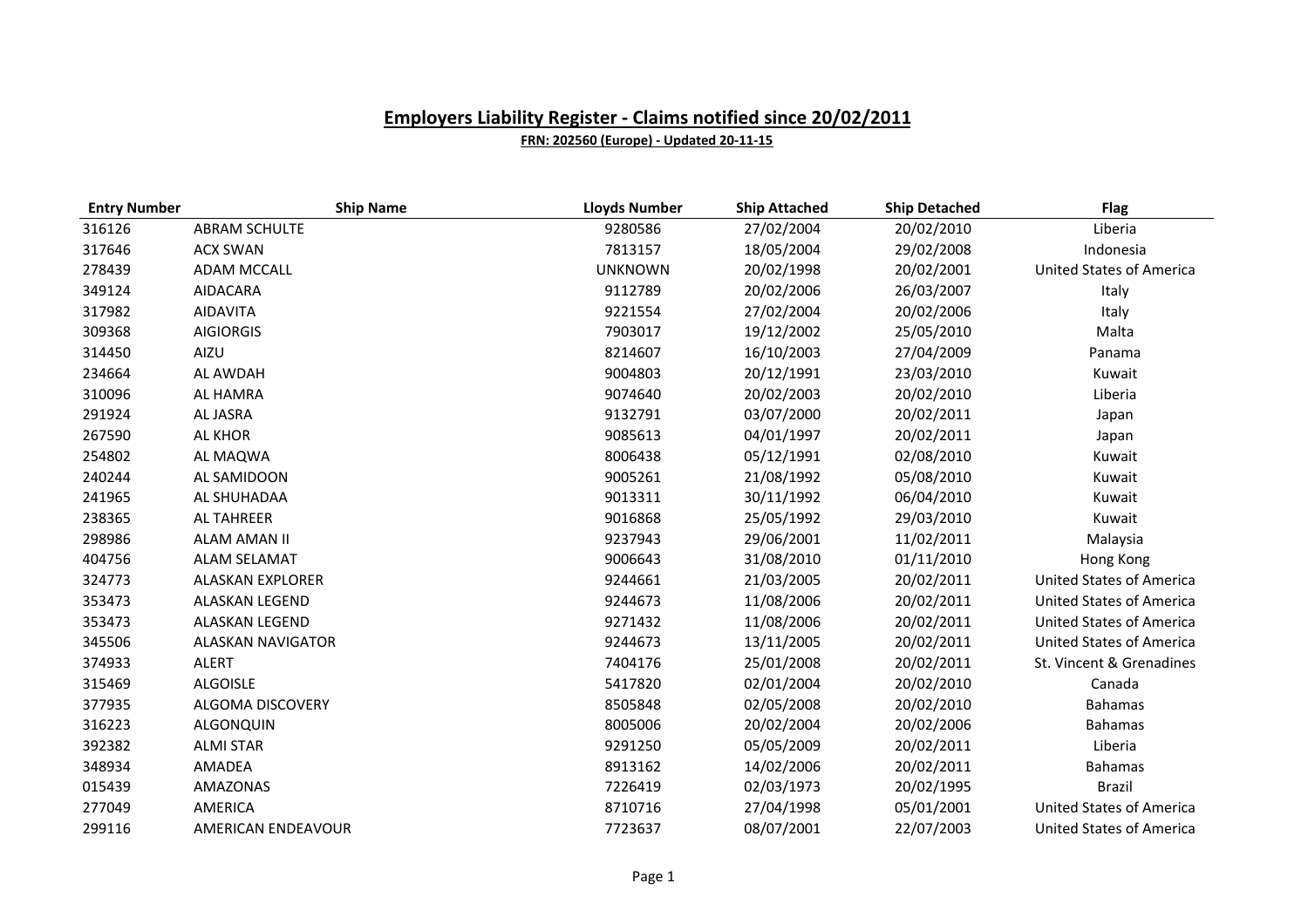| <b>Entry Number</b> | <b>Ship Name</b>          | <b>Lloyds Number</b> | <b>Ship Attached</b> | <b>Ship Detached</b> | <b>Flag</b>                     |
|---------------------|---------------------------|----------------------|----------------------|----------------------|---------------------------------|
| 219149              | <b>ANANGEL PROSPERITY</b> | 7435486              | 20/02/1990           | 20/02/1997           | Greece                          |
| 329189              | <b>ANATOLIA SKY</b>       | 9301689              | 22/07/2005           | 20/02/2010           | Turkey                          |
| 325818              | ANATOLIY TORCHINOV        | 7943201              | 01/04/2005           | 20/02/2011           | <b>Russian Federation</b>       |
| 350918              | <b>ANETTE THERESA</b>     | 9321639              | 31/05/2006           | 20/02/2010           | Isle of Man                     |
| 319983              | <b>ANGEL ARROW</b>        | 9300192              | 29/10/2004           | 16/04/2009           | Panama                          |
| 325855              | ANGELICA SCHULTE          | 9296822              | 21/04/2005           | 20/02/2010           | Liberia                         |
| 310286              | ANGELINA THE GREAT N      | 8412065              | 20/02/2003           | 09/06/2008           | Cyprus                          |
| 243650              | ANKARA                    | 7615672              | 17/03/1993           | 28/12/2004           | Turkey                          |
| 323871              | <b>ANTARES</b>            | 8500680              | 13/12/2004           | 20/02/2010           | Norway                          |
| 299955              | <b>AOTEA</b>              | 7908548              | 29/08/2001           | 01/08/2006           | Panama                          |
| 321153              | APL AUSTRALIA             | 9252254              | 17/11/2004           | 20/02/2011           | Liberia                         |
| 278714              | <b>APL CYPRINE</b>        | 9139725              | 01/02/1998           | 04/05/2009           | Singapore                       |
| 323870              | <b>APL ITALY</b>          | 9252266              | 11/02/2005           | 20/02/2011           | Liberia                         |
| 276183              | <b>APL ORCHID</b>         | 8207898              | 06/03/1998           | 28/10/2010           | Singapore                       |
| 276184              | <b>APL TULIP</b>          | 8207903              | 06/03/1998           | 07/07/2009           | Singapore                       |
| 290085              | <b>APMAN II</b>           | 7631470              | 05/01/2000           | 20/02/2004           | Panama                          |
| 310185              | <b>APOSTOLOS</b>          | 8317150              | 20/02/2003           | 29/09/2004           | Cyprus                          |
| 302809              | <b>ARAMIS</b>             | 8117081              | 20/02/2002           | 10/09/2010           | Liberia                         |
| 388303              | <b>ARCTIC REEFER</b>      | 8330528              | 09/01/2009           | 14/07/2010           | Panama                          |
| 302810              | ARGOSEA                   | 7402661              | 20/02/2002           | 16/04/2004           | Malta                           |
| 249342              | <b>ARIZONA VOYAGER</b>    | 7392036              | 20/02/1994           | 21/01/2010           | <b>United States of America</b> |
| 299087              | <b>ASHA MIKI</b>          | 7735185              | 18/06/2001           | 21/08/2003           | Malta                           |
| 322874              | <b>ASIAN JADE</b>         | 9293155              | 05/01/2005           | 20/02/2011           | Panama                          |
| 269082              | ASPHALT COMMANDER         | 8101642              | 20/02/1997           | 19/04/2008           | <b>United States of America</b> |
| 290913              | <b>ASUKA</b>              | 8913162              | 20/03/2000           | 20/02/2006           | Japan                           |
| 310373              | <b>ATLANTIC CARTIER</b>   | 8215481              | 20/02/2003           | 20/02/2009           | Sweden                          |
| 356925              | <b>ATLAS AMELIA</b>       | 9128441              | 01/12/2006           | 19/07/2007           | Liberia                         |
| 309302              | <b>ATMODA</b>             | 8908076              | 25/12/2002           | 21/11/2010           | Panama                          |
| 305201              | <b>ATSUTA</b>             | 8214592              | 01/07/2002           | 01/04/2009           | Panama                          |
| 347547              | <b>AUDACIA</b>            | 9305130              | 06/12/2005           | 20/02/2008           | Panama                          |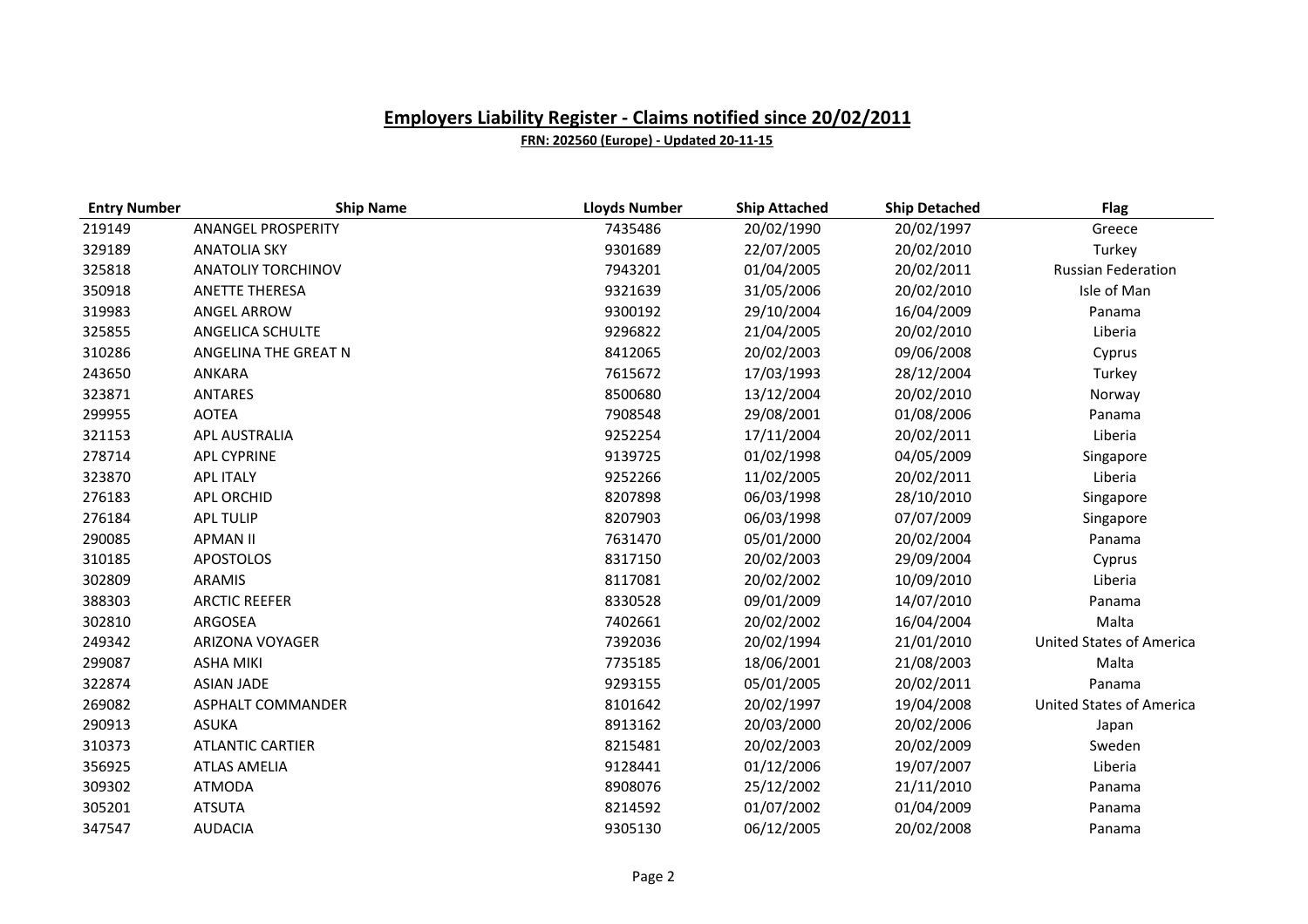| <b>Entry Number</b> | <b>Ship Name</b>        | <b>Lloyds Number</b> | <b>Ship Attached</b> | <b>Ship Detached</b> | <b>Flag</b>     |
|---------------------|-------------------------|----------------------|----------------------|----------------------|-----------------|
| 357161              | <b>AURORA</b>           | 9323807              | 09/01/2007           | 18/05/2009           | Italy           |
| 382910              | <b>BAI LU ZHOU</b>      | 9350654              | 05/09/2008           | 20/05/2010           | Singapore       |
| 302689              | <b>BALTIC LEADER</b>    | 5172171              | 31/01/2002           | 20/02/2005           | Panama          |
| 312119              | <b>BALTIC SEA I</b>     | 9261396              | 31/07/2003           | 21/12/2010           | Cyprus          |
| 309326              | <b>BALTIC TERN</b>      | 8714114              | 31/12/2002           | 06/07/2009           | Isle of Man     |
| 323774              | <b>BANGA</b>            | 8504870              | 31/01/2005           | 20/02/2007           | Liberia         |
| 281959              | <b>BARBAROS OKTAY</b>   | 7394254              | 18/12/1998           | 16/07/2004           | Turkey          |
| 281951              | <b>BARRIER</b>          | 9160970              | 18/12/1998           | 16/07/2004           | Turkey          |
| 300159              | <b>BASIC ARROW</b>      | 9226671              | 16/10/2001           | 25/11/2010           | Panama          |
| 284138              | <b>BASIC SPIRIT</b>     | 9187734              | 17/06/1999           | 08/06/2009           | Panama          |
| 023516              | <b>BAURU</b>            | 7357995              | 08/03/1976           | 01/01/2000           | <b>Brazil</b>   |
| 352913              | <b>BELISLAND</b>        | 9272917              | 28/06/2006           | 06/10/2009           | Panama          |
| 325619              | <b>BELLAVIA</b>         | 9290440              | 12/04/2005           | 20/02/2009           | Marshall Island |
| 313382              | <b>BELLONA</b>          | 8402371              | 27/08/2003           | 27/04/2010           | Panama          |
| 384593              | <b>BERG</b>             | 9374325              | 09/11/2008           | 31/12/2010           | United Kingdom  |
| 242820              | <b>BLUE RIVER</b>       | 7913309              | 24/02/1993           | 29/05/2007           | Liberia         |
| 283181              | <b>BORA METE</b>        | 8326890              | 19/02/1999           | 20/02/2005           | Turkey          |
| 277974              | <b>BRALI</b>            | 8309799              | 28/05/1998           | 19/03/2007           | <b>Bahamas</b>  |
| 276703              | <b>BREMEN</b>           | 8907424              | 20/02/1998           | 20/02/2000           | <b>Bahamas</b>  |
| 297576              | <b>BRIGHT OCEAN 2</b>   | 9205952              | 18/04/2001           | 24/12/2009           | Panama          |
| 321867              | <b>BRIGHT PACIFIC</b>   | 9310680              | 13/12/2004           | 17/03/2010           | Panama          |
| 402648              | <b>BRIGHT PACIFIC</b>   | 9310680              | 17/03/2010           | 01/10/2010           | Panama          |
| 303373              | <b>BRILLIANT ARC</b>    | 9258105              | 26/03/2002           | 30/11/2009           | Panama          |
| 323764              | <b>BRITISH CHIVALRY</b> | 9288760              | 24/01/2005           | 20/02/2010           | Isle of Man     |
| 326599              | <b>BRITISH HARMONY</b>  | 9288813              | 18/05/2005           | 20/02/2010           | Isle of Man     |
| 271774              | <b>BRITISH HARRIER</b>  | 9131137              | 05/08/1997           | 18/11/2004           | United Kingdom  |
| 312050              | <b>BRITISH MERCHANT</b> | 9250191              | 01/07/2003           | 20/02/2010           | United Kingdom  |
| 327799              | <b>BRITISH SERENITY</b> | 9288837              | 14/07/2005           | 20/02/2010           | Isle of Man     |
| 307784              | <b>BRITISH TRADER</b>   | 9238038              | 13/11/2002           | 20/02/2010           | United Kingdom  |
| 316321              | <b>BRITISH VINE</b>     | 9266877              | 02/04/2004           | 20/02/2010           | United Kingdom  |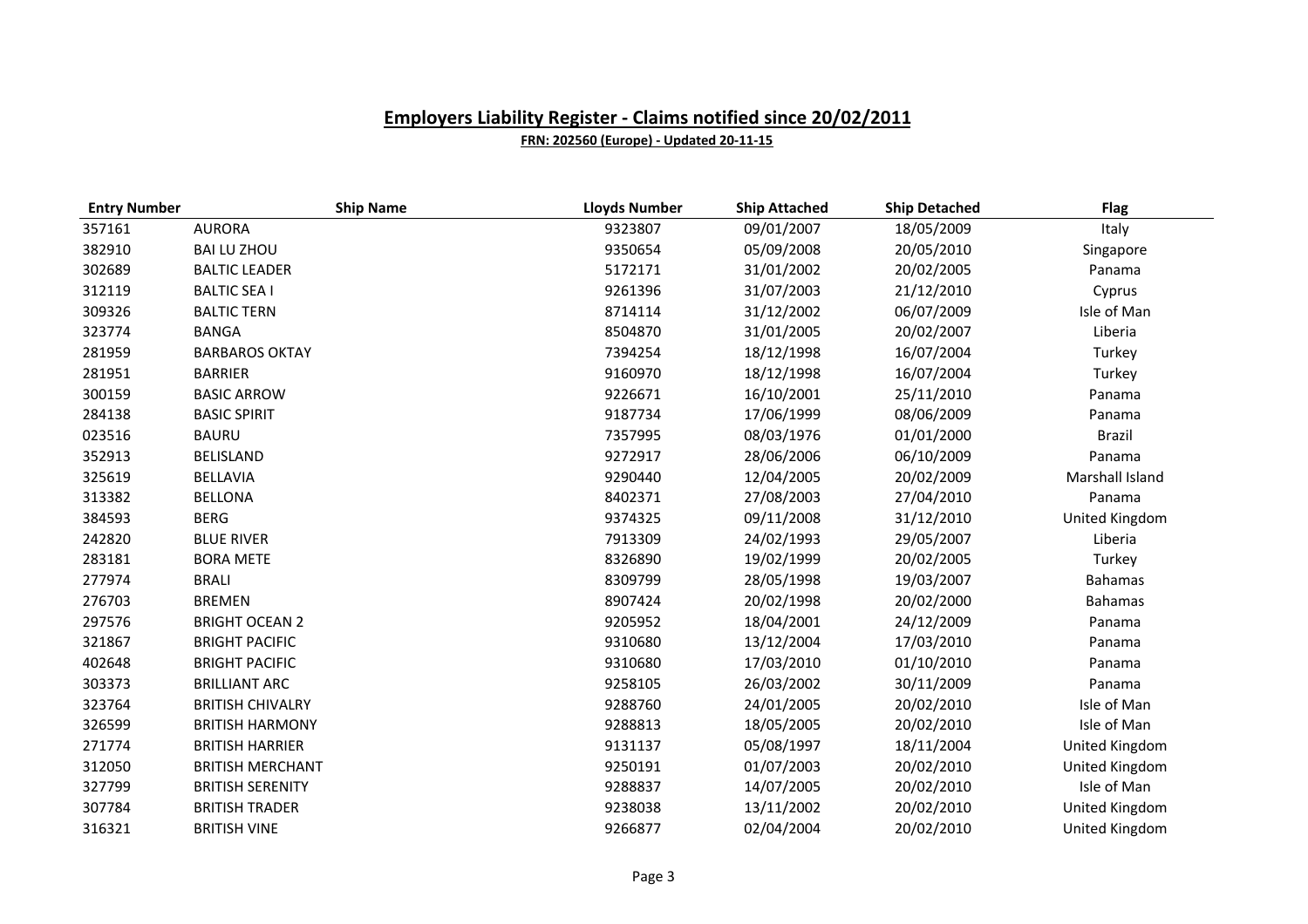| <b>Entry Number</b> | <b>Ship Name</b>              | <b>Lloyds Number</b> | <b>Ship Attached</b> | <b>Ship Detached</b> | <b>Flag</b>             |
|---------------------|-------------------------------|----------------------|----------------------|----------------------|-------------------------|
| 306677              | <b>BRO ALBERT</b>             | 9085388              | 26/06/2002           | 20/03/2008           | France                  |
| 296762              | <b>BRO BARA</b>               | 8021842              | 06/02/2001           | 26/06/2002           | France                  |
| 278188              | <b>BRO CATHERINE</b>          | 9133070              | 09/07/1998           | 01/08/2009           | France                  |
| 372217              | <b>BRO ERIN</b>               | 9274628              | 06/12/2007           | 01/08/2009           | Isle of Man             |
| 321066              | <b>BRO ETIENNE</b>            | 9274642              | 26/11/2004           | 01/08/2009           | France                  |
| 277313              | <b>BROOG</b>                  | 9085651              | 02/05/1998           | 20/02/2011           | Japan                   |
| 346512              | <b>BRYGGEN</b>                | 9043093              | 10/11/2005           | 24/06/2010           | Norwegian International |
| 297389              | <b>BSLE EMPRESS</b>           | 7704461              | 18/04/2001           | 28/04/2010           | Cyprus                  |
| 297591              | <b>BSLE ENERGY</b>            | 7708895              | 22/05/2001           | 03/03/2010           | Cyprus                  |
| 302788              | <b>BUJIN</b>                  | 9051820              | 01/02/2002           | 01/04/2010           | Panama                  |
| 347238              | <b>BULK FERN</b>              | 9137636              | 28/11/2005           | 29/03/2010           | Liberia                 |
| 392127              | <b>BULKNES</b>                | 9384370              | 01/05/2009           | 20/02/2011           | Antigua & Barbuda       |
| 253313              | <b>BUNGA KASAI</b>            | 9081253              | 09/09/1994           | 12/10/2005           | Malaysia                |
| 371374              | <b>BUNGA KEMIRI</b>           | 9081265              | 20/02/2007           | 06/09/2010           | Malaysia                |
| 220510              | <b>BUNGA KESUMBA</b>          | 7377995              | 20/02/1990           | 31/05/1999           | Malaysia                |
| 347201              | <b>BUNGA SEMARAK</b>          | 8818233              | 15/09/2005           | 24/02/2010           | Malaysia                |
| 347202              | <b>BUNGA SIANTAN</b>          | 8818245              | 15/09/2005           | 20/05/2010           | Malaysia                |
| 271457              | C.COLUMBUS                    | 9138329              | 16/06/1997           | 20/02/2007           | <b>Bahamas</b>          |
| 312520              | C.S. FU HAI                   | 9207065              | 09/06/2003           | 20/02/2008           | Panama                  |
| 286442              | <b>CABLE INSTALLER</b>        | 7803566              | 05/07/1999           | 27/02/2003           | United Kingdom          |
| 316889              | CALANDA                       | 9158458              | 19/05/2004           | 29/11/2004           | Switzerland             |
| 276044              | CALDIRAN                      | 7127431              | 20/02/1998           | 20/08/2003           | Turkey                  |
| 301094              | <b>CALIFORNIA JUPITER</b>     | 8605662              | 01/12/2001           | 06/11/2009           | Liberia                 |
| 364244              | CANADIAN LAKE POOL CLAIMS     | <b>UNKNOWN</b>       | 20/02/2007           | 20/02/2008           | Not Known               |
| 324848              | <b>CANPOTEX REDEMPTION II</b> | 9288239              | 24/03/2005           | 06/05/2010           | Panama                  |
| 379558              | <b>CAP MANUEL</b>             | 9436434              | 16/05/2008           | 05/02/2010           | Germany                 |
| 379558              | <b>CAP MANUEL</b>             | 9436434              | 16/05/2008           | 05/02/2010           | Liberia                 |
| 307715              | <b>CAPE ATHOS</b>             | 8001579              | 02/10/2002           | 30/04/2009           | Cyprus                  |
| 364562              | <b>CAPE CHARLES</b>           | 8601381              | 23/07/2007           | 05/11/2009           | Panama                  |
| 316456              | <b>CAPE MAY</b>               | 8518209              | 01/04/2004           | 20/11/2009           | Japan                   |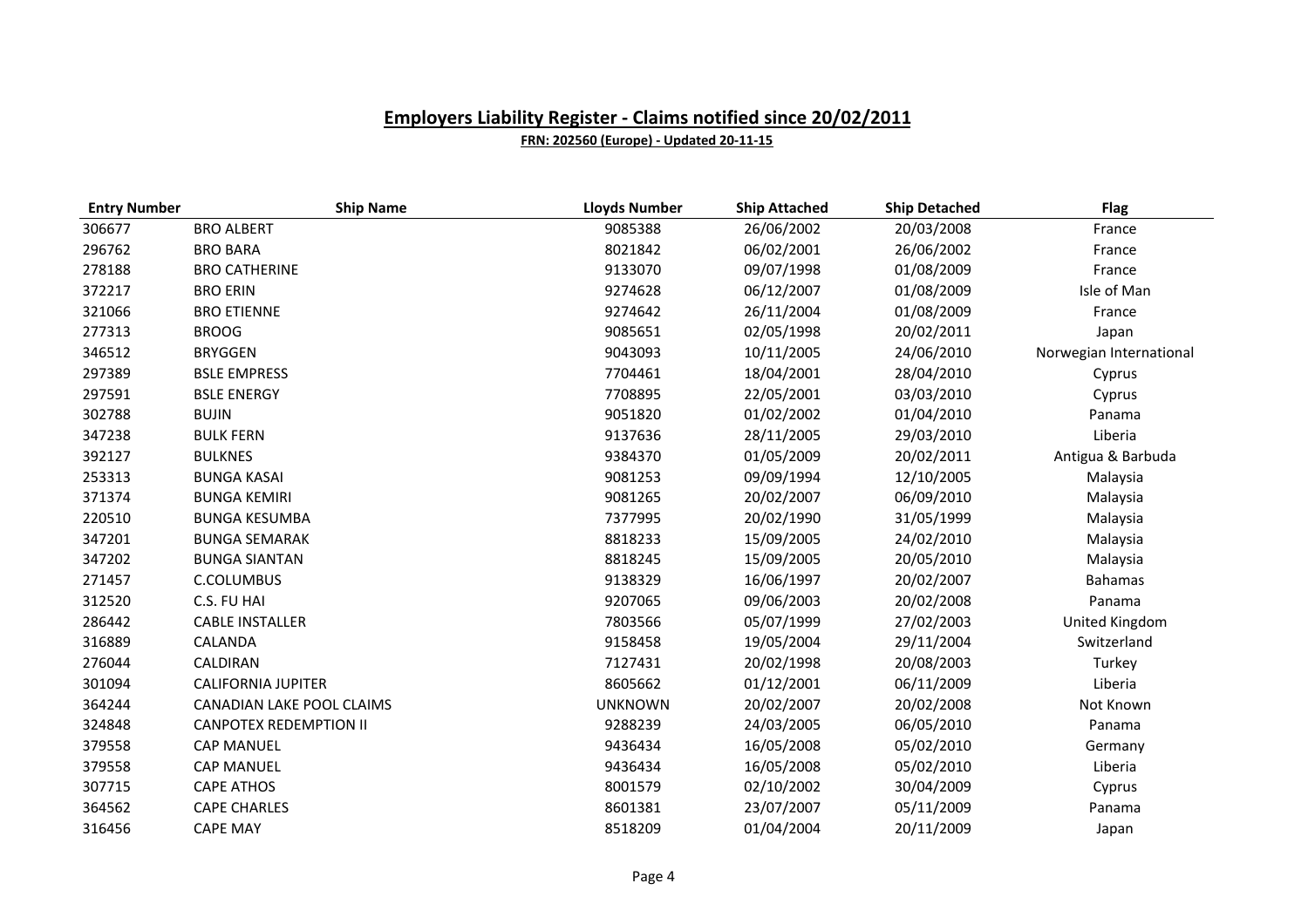| <b>Entry Number</b> | <b>Ship Name</b>           | <b>Lloyds Number</b> | <b>Ship Attached</b> | <b>Ship Detached</b> | <b>Flag</b>                     |
|---------------------|----------------------------|----------------------|----------------------|----------------------|---------------------------------|
| 290818              | <b>CAPE NAVARIN</b>        | 8131556              | 29/03/2000           | 26/11/2010           | Panama                          |
| 296739              | <b>CAPETAN COSTIS</b>      | 8806888              | 20/02/2001           | 26/07/2010           | <b>Bahamas</b>                  |
| 249544              | <b>CAPTAIN GEORGE II</b>   | 9071715              | 07/02/1994           | 20/02/2008           | Cyprus                          |
| 262738              | CAPTAIN H.A. DOWNING       | 5137767              | 20/02/1996           | 15/04/2010           | <b>United States of America</b> |
| 217012              | CARANGOLA                  | 8113437              | 13/12/1989           | 15/07/1999           | <b>Brazil</b>                   |
| 314875              | <b>CARIBBEAN PRINCESS</b>  | 9215490              | 19/03/2004           | 20/02/2006           | Bermuda                         |
| 282885              | <b>CARNIVAL DESTINY</b>    | 9070058              | 20/02/1999           | 20/02/2009           | <b>Bahamas</b>                  |
| 283278              | <b>CARNIVAL ELATION</b>    | 9118721              | 20/02/1999           | 20/02/2009           | Panama                          |
| 311648              | <b>CARNIVAL GLORY</b>      | 9198367              | 27/06/2003           | 20/02/2009           | Panama                          |
| 328752              | <b>CARNIVAL LIBERTY</b>    | 9278181              | 15/07/2005           | 20/02/2009           | Panama                          |
| 282882              | <b>CARNIVAL SENSATION</b>  | 8711356              | 20/02/1999           | 20/02/2009           | <b>Bahamas</b>                  |
| 380718              | <b>CARNIVAL SPLENDOR</b>   | 9333163              | 30/06/2008           | 20/02/2009           | Panama                          |
| 286277              | <b>CARNIVAL TRIUMPH</b>    | 9138850              | 13/07/1999           | 20/02/2009           | <b>Bahamas</b>                  |
| 320725              | <b>CARNIVAL VALOR</b>      | 9236389              | 01/12/2004           | 20/02/2009           | Panama                          |
| 293551              | <b>CARNIVAL VICTORY</b>    | 9172648              | 28/07/2000           | 20/02/2009           | Liberia                         |
| 359663              | CELANDINE                  | 9183984              | 28/02/2007           | 20/02/2009           | Belgium                         |
| 388946              | CELANDINE                  | 9183984              | 20/02/2009           | 23/12/2010           | Belgium                         |
| 282880              | <b>CELEBRATION</b>         | 8314134              | 20/02/1999           | 20/02/2006           | Panama                          |
| 273514              | <b>CELEBRITY GALAXY</b>    | 9106297              | 30/07/1997           | 16/03/2009           | Malta                           |
| 242074              | <b>CENTURY LEADER NO.5</b> | 8513510              | 26/11/1992           | 21/05/2010           | Japan                           |
| 270634              | <b>CGG FOHN</b>            | 8112550              | 20/05/1997           | 05/10/2009           | France                          |
| 357682              | <b>CHALLENGE PASSAGE</b>   | 9310707              | 30/12/2006           | 07/02/2011           | Panama                          |
| 349294              | <b>CHALLENGE PRELUDE</b>   | 9333278              | 13/04/2006           | 15/04/2010           | Singapore                       |
| 401946              | <b>CHALLENGE PRELUDE</b>   | 9333278              | 15/04/2010           | 22/09/2010           | Singapore                       |
| 329525              | <b>CHALLENGE PREMIER</b>   | 9296597              | 12/08/2005           | 20/02/2009           | Singapore                       |
| 327107              | <b>CHALLENGE PROSPECT</b>  | 9310692              | 25/06/2005           | 21/05/2010           | Panama                          |
| 277974              | <b>CHAMPION BRALI</b>      | 8309799              | 28/05/1998           | 19/03/2007           | <b>Bahamas</b>                  |
| 358560              | <b>CHAMPION BRALI</b>      | 8309799              | 16/03/2007           | 07/08/2010           | Norway                          |
| 322918              | <b>CHAMPION PACIFIC</b>    | 8007999              | 03/02/2005           | 20/02/2008           | Norway                          |
| 299773              | <b>CHEMGAS MANGO</b>       | 9161077              | 25/06/2001           | 23/09/2003           | Singapore                       |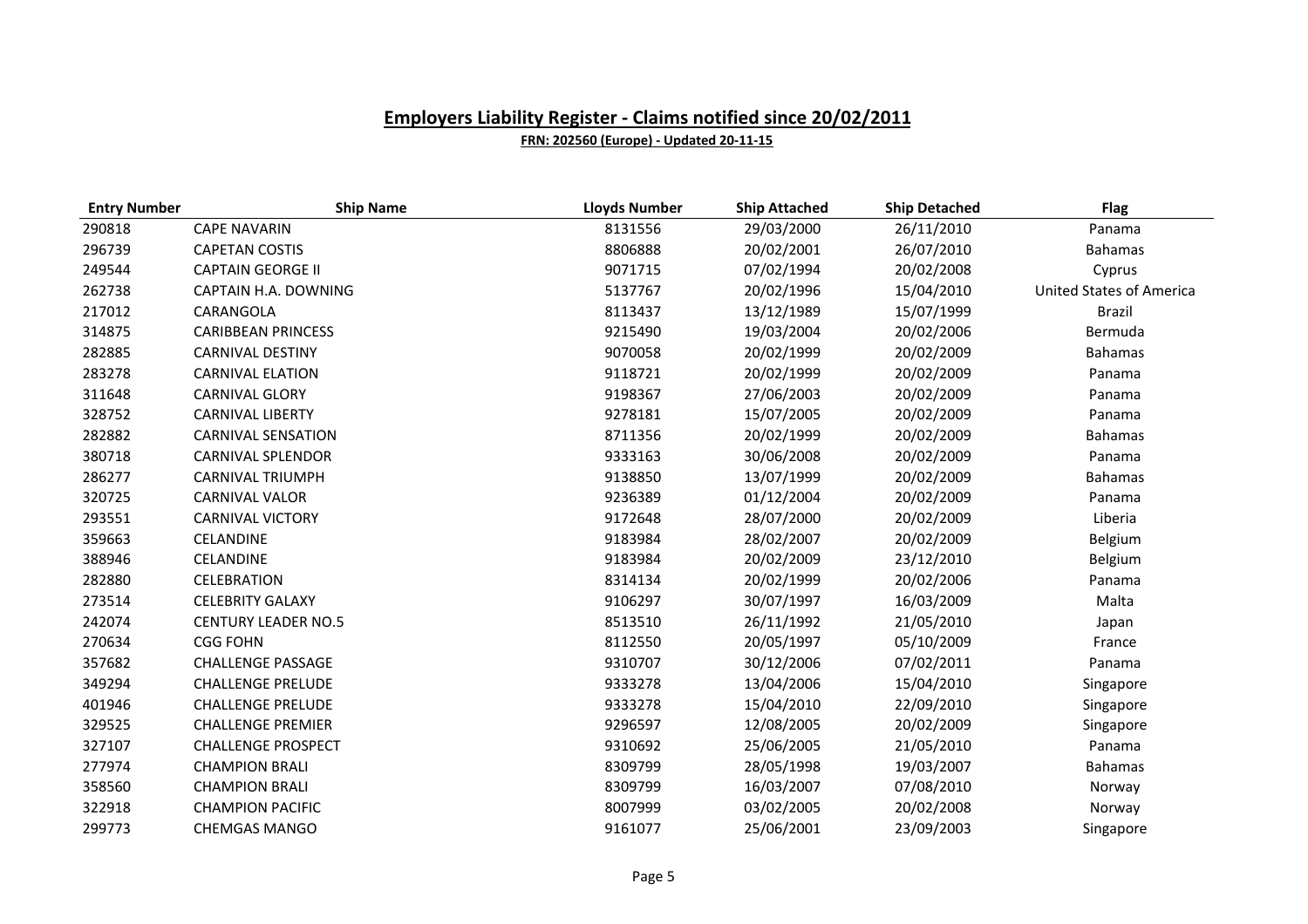| <b>Entry Number</b> | <b>Ship Name</b>              | <b>Lloyds Number</b> | <b>Ship Attached</b> | <b>Ship Detached</b> | <b>Flag</b>                     |
|---------------------|-------------------------------|----------------------|----------------------|----------------------|---------------------------------|
| 296404              | <b>CHINOOK MAIDEN</b>         | 9145841              | 30/01/2001           | 28/12/2007           | Panama                          |
| 363562              | <b>CHIQUITA BELGIE</b>        | 9015204              | 18/06/2007           | 29/06/2009           | <b>Bahamas</b>                  |
| 363563              | <b>CHIQUITA BREMEN</b>        | 9014755              | 18/06/2007           | 29/06/2009           | Bermuda                         |
| 363564              | CHIQUITA DEUTSCHLAND          | 9015187              | 18/06/2007           | 29/06/2009           | <b>Bahamas</b>                  |
| 363566              | CHIQUITA NEDERLAND            | 9015199              | 18/06/2007           | 29/06/2009           | <b>Bahamas</b>                  |
| 363568              | CHIQUITA SCANDINAVIA          | 9030149              | 18/06/2007           | 29/06/2009           | <b>Bahamas</b>                  |
| 363569              | <b>CHIQUITA SCHWEIZ</b>       | 9015216              | 18/06/2007           | 29/06/2009           | <b>Bahamas</b>                  |
| 371309              | <b>CHRISTIANA</b>             | 9383273              | 25/10/2007           | 20/02/2010           | <b>United States of America</b> |
| 263448              | <b>CHRISTOFFER OLDENDORFF</b> | 8011782              | 20/02/1996           | 12/02/2010           | Liberia                         |
| 361498              | <b>CHUN FENG</b>              | 8316998              | 10/04/2007           | 21/10/2010           | People's Republic of China      |
| 232930              | <b>CITY OF DUBROVNIK</b>      | 8023254              | 09/10/1991           | 20/01/2003           | Croatia                         |
| 314558              | <b>CLIPPER GEMINI</b>         | 9257084              | 10/11/2003           | 09/10/2007           | Antigua & Barbuda               |
| 405941              | CMA CGM AFRICA ONE            | 9451915              | 20/08/2010           | 20/02/2011           | <b>Bahamas</b>                  |
| 406580              | CMA CGM AFRICA TWO            | 9451927              | 31/08/2010           | 20/02/2011           | <b>Bahamas</b>                  |
| 357092              | <b>CMA CGM DOLPHIN</b>        | 9318125              | 22/01/2007           | 30/11/2010           | United Kingdom                  |
| 355611              | <b>CMA CGM ORCA</b>           | 9318113              | 06/11/2006           | 11/02/2011           | United Kingdom                  |
| 346744              | CMA CGM OTELLO                | 9299628              | 25/11/2005           | 20/02/2011           | France                          |
| 399827              | <b>CMA CGM RABAT</b>          | 8901638              | 30/12/2009           | 20/02/2011           | Morocco                         |
| 366269              | CMA CGM SWORDFISH             | 9331000              | 13/09/2007           | 20/02/2011           | United Kingdom                  |
| 366270              | <b>CMA CGM TARPON</b>         | 9331012              | 16/11/2007           | 20/02/2011           | United Kingdom                  |
| 347442              | CMA CGM TOSCA                 | 9299783              | 30/12/2005           | 20/02/2011           | France                          |
| 320048              | <b>CMA CGM VERDI</b>          | 9280653              | 05/10/2004           | 20/02/2011           | <b>Bahamas</b>                  |
| 380774              | CMA CGM VIRGINIA              | 9351139              | 22/08/2008           | 20/02/2011           | United Kingdom                  |
| 321010              | <b>CMA CGM VIVALDI</b>        | 9286267              | 26/11/2004           | 20/02/2011           | <b>Bahamas</b>                  |
| 320506              | <b>CMA CGM WAGNER</b>         | 9280665              | 28/10/2004           | 20/02/2011           | <b>Bahamas</b>                  |
| 402096              | <b>CMA-CGM PUCCINI</b>        | 9280627              | 31/03/2010           | 20/02/2011           | France                          |
| 306961              | <b>CMA-CGM RABAT</b>          | 8901638              | 24/09/2002           | 30/12/2009           | Morocco                         |
| 356844              | <b>COPENHAGEN EXPRESS</b>     | 8413277              | 21/07/2006           | 30/04/2010           | Bermuda                         |
| 316421              | <b>CORN MANOR</b>             | 8213720              | 15/01/2004           | 09/03/2005           | Malta                           |
| 267687              | <b>COS CHERRY</b>             | 9117404              | 18/12/1996           | 20/02/2006           | Singapore                       |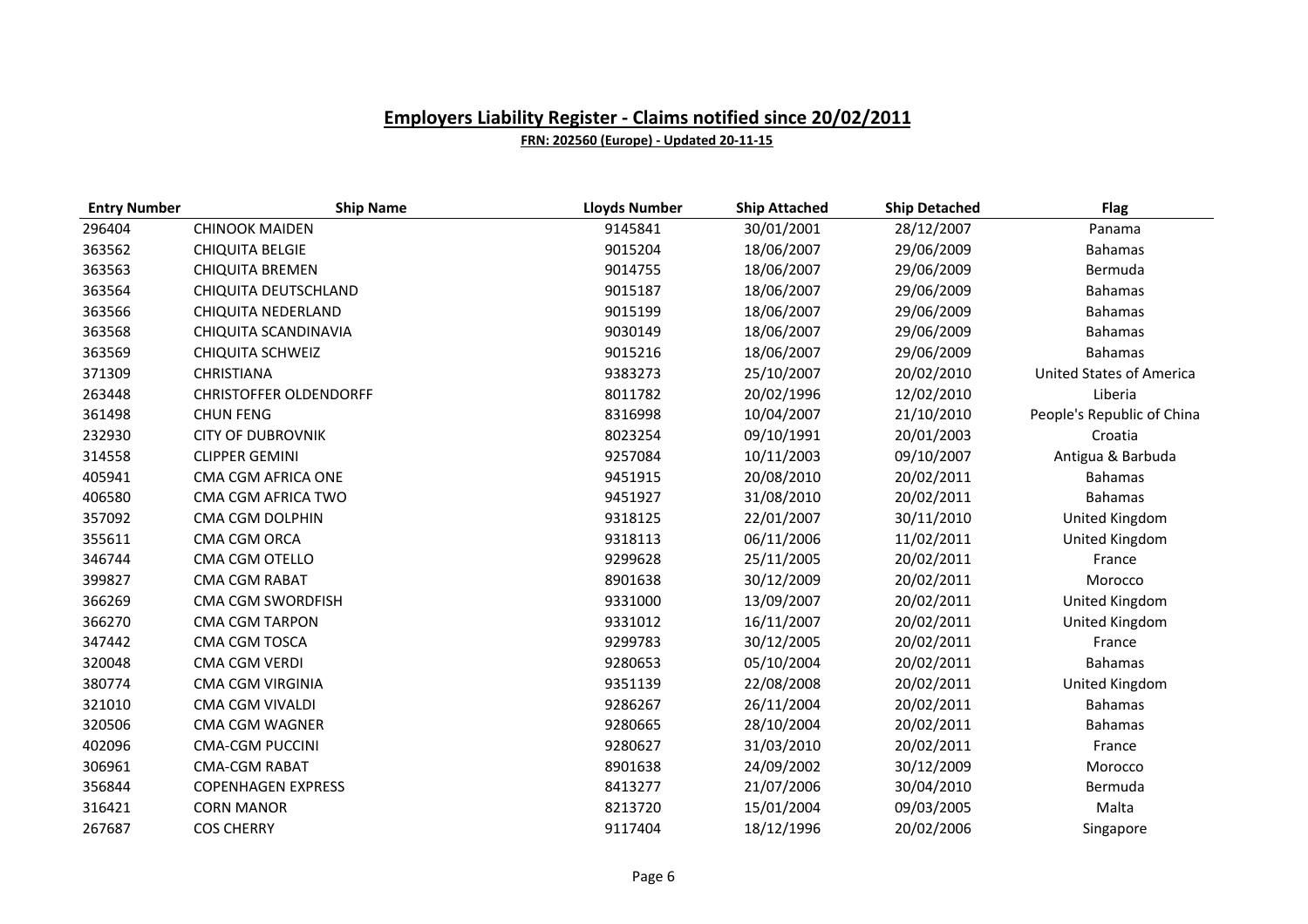| <b>Entry Number</b> | <b>Ship Name</b>          | <b>Lloyds Number</b> | <b>Ship Attached</b> | <b>Ship Detached</b> | <b>Flag</b>                |
|---------------------|---------------------------|----------------------|----------------------|----------------------|----------------------------|
| 314191              | <b>COSMOS EXPRESS</b>     | 7718840              | 26/09/2003           | 06/01/2009           | Panama                     |
| 293549              | <b>COSTA ATLANTICA</b>    | 9187796              | 30/06/2000           | 20/02/2009           | Italy                      |
| 304965              | <b>COSTA EUROPA</b>       | 8407735              | 25/03/2002           | 20/02/2009           | Italy                      |
| 254521              | <b>COSTA ROMANTICA</b>    | 8821046              | 05/10/1994           | 18/10/2000           | Liberia                    |
| 306334              | COTSWOLD                  | 8817992              | 25/09/2002           | 24/09/2010           | <b>Bahamas</b>             |
| 275636              | COURAGEVENTURE            | 7913804              | 27/01/1998           | 30/12/2002           | Liberia                    |
| 295024              | <b>CRIMSON GALAXY</b>     | 9145671              | 11/11/2000           | 30/12/2004           | Panama                     |
| 316089              | <b>CROWLEY AMBASSADOR</b> | 7920390              | 02/02/2004           | 03/12/2010           | Marshall Island            |
| 350963              | <b>CROWN PRINCESS</b>     | 9293399              | 26/05/2006           | 20/02/2009           | Bermuda                    |
| 315498              | <b>CRUDE PROGRESS</b>     | 9236250              | 26/01/2004           | 02/08/2010           | Greece                     |
| 326932              | <b>CRYSTAL AMBRA</b>      | 9160308              | 28/07/2005           | 20/02/2011           | Malta                      |
| 322581              | <b>CRYSTAL GRACE</b>      | 9125308              | 22/12/2004           | 25/01/2011           | Panama                     |
| 223038              | <b>CRYSTAL HARMONY</b>    | 8806204              | 21/06/1990           | 06/01/2006           | <b>Bahamas</b>             |
| 326931              | <b>CRYSTAL SKYE</b>       | 9147734              | 02/08/2005           | 20/02/2011           | United Kingdom             |
| 303002              | <b>CSCL SEATTLE</b>       | 9225079              | 20/02/2002           | 20/02/2011           | Liberia                    |
| 389823              | DA QING 438               | 8882909              | 20/02/2009           | 25/01/2011           | People's Republic of China |
| 260504              | DA-IN                     | 8718471              | 02/10/1995           | 20/02/2011           | Panama                     |
| 254601              | <b>DAHAB</b>              | 8317590              | 21/09/1994           | 02/10/2004           | Egypt                      |
| 381526              | <b>DANESH</b>             | 9356593              | 21/08/2008           | 20/02/2011           | Cyprus                     |
| 280187              | DANIEL                    | 7802122              | 28/08/1998           | 20/02/2009           | Panama                     |
| 317867              | <b>DARAB</b>              | 9218492              | 14/06/2004           | 20/02/2011           | Malta                      |
| 310008              | <b>DAYLAM</b>             | 9218466              | 03/02/2003           | 20/02/2011           | Malta                      |
| 076864              | DE DA                     | 7814993              | 20/02/1984           | 22/01/2009           | People's Republic of China |
| 390308              | <b>DE KUN</b>             | 9244910              | 20/02/2009           | 16/07/2010           | People's Republic of China |
| 359102              | <b>DELIGHT VICTORIA</b>   | 9321184              | 09/03/2007           | 01/02/2010           | Panama                     |
| 381981              | <b>DELOS</b>              | 8913590              | 16/07/2008           | 01/10/2010           | Liberia                    |
| 348204              | <b>DELPHINE DELMAS</b>    | 8325597              | 05/01/2006           | 27/01/2011           | <b>Bahamas</b>             |
| 305162              | <b>DELVAR</b>             | 9218454              | 31/08/2002           | 20/02/2011           | Malta                      |
| 310047              | <b>DESERT TRADER</b>      | 8315140              | 30/01/2003           | 14/05/2010           | Greece                     |
| 365417              | <b>DHONOUSSA</b>          | 9306562              | 05/09/2007           | 01/07/2008           | Greece                     |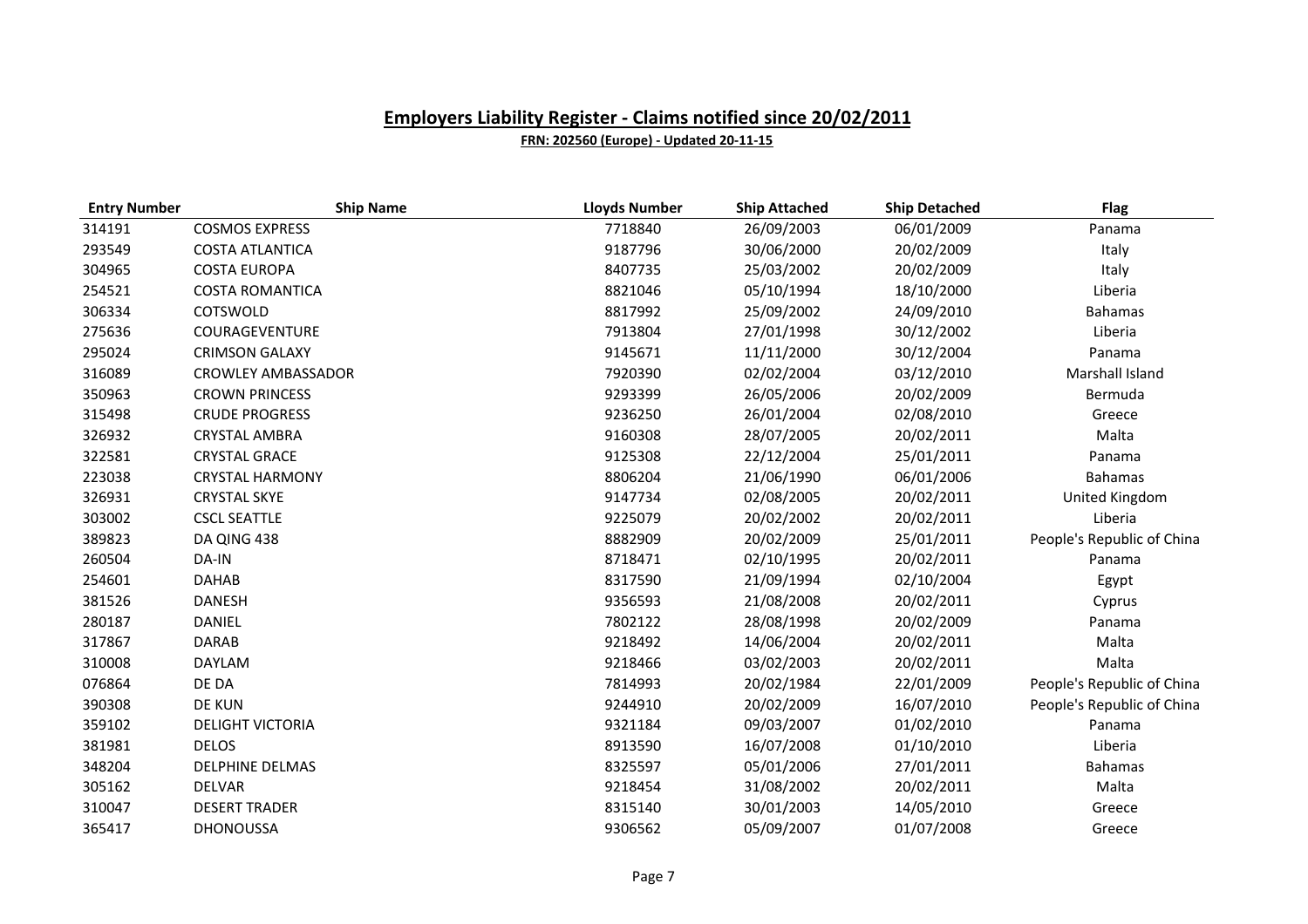| <b>Entry Number</b> | <b>Ship Name</b>             | <b>Lloyds Number</b> | <b>Ship Attached</b> | <b>Ship Detached</b> | <b>Flag</b>                     |
|---------------------|------------------------------|----------------------|----------------------|----------------------|---------------------------------|
| 309730              | <b>DISCOVERY</b>             | 9234642              | 29/01/2003           | 07/12/2007           | Malta                           |
| 312003              | <b>DISHA</b>                 | 9250713              | 09/01/2004           | 29/12/2008           | Malta                           |
| 224405              | DLB KP1                      | <b>UNKNOWN</b>       | 17/08/1990           | 20/02/1995           | <b>United States of America</b> |
| 284703              | <b>DOHA</b>                  | 9085637              | 03/06/1999           | 20/02/2011           | Japan                           |
| 309295              | <b>DON JUAN</b>              | 9082934              | 01/01/2003           | 20/02/2009           | Sweden                          |
| 279089              | <b>DONA SOPHIA</b>           | 7119769              | 26/06/1998           | 20/02/2007           | Colombia                        |
| 298516              | <b>DONAX</b>                 | 9215050              | 18/06/2001           | 30/05/2010           | Singapore                       |
| 291217              | <b>DONG CHUN</b>             | 8000513              | 09/04/2000           | 20/02/2005           | Republic of Korea               |
| 354902              | <b>DP POLAR</b>              | 8730443              | 24/08/2006           | 13/08/2008           | St. Vincent & Grenadines        |
| 373323              | <b>DP STAR</b>               | 7112187              | 13/12/2007           | 20/02/2011           | St. Vincent & Grenadines        |
| 316450              | <b>DROMUS</b>                | 9180920              | 17/03/2004           | 17/03/2010           | Singapore                       |
| 348210              | <b>DUAL CONFIDENCE</b>       | 9074729              | 11/01/2006           | 09/05/2008           | Hong Kong                       |
| 314255              | <b>EAGLE MILWAUKEE</b>       | 8607799              | 22/07/2003           | 28/09/2010           | Singapore                       |
| 319156              | <b>EAGLE VIENNA</b>          | 9290775              | 18/11/2004           | 23/04/2009           | Singapore                       |
| 212041              | <b>ECHIGO MARU</b>           | 8110203              | 20/05/1989           | 30/09/2010           | Japan                           |
| 273794              | <b>EDINBURGH CASTLE</b>      | 6502024              | 16/06/1997           | 18/02/1999           | United Kingdom                  |
| 349003              | EDYTH L.                     | 8902395              | 20/02/2006           | 22/05/2007           | Bermuda                         |
| 356846              | EILHARD SCHULTE              | 9188623              | 25/12/2006           | 20/02/2010           | Liberia                         |
| 281322              | EL MORRO                     | 7367445              | 30/09/1998           | 20/02/2005           | <b>United States of America</b> |
| 283278              | <b>ELATION</b>               | 9118721              | 20/02/1999           | 20/02/2009           | Panama                          |
| 256563              | <b>ELEFTHERIOS VENIZELOS</b> | 7907673              | 20/02/1995           | 20/02/2006           | Greece                          |
| 217025              | <b>ELEFTHEROTRIA</b>         | 7639680              | 10/01/1990           | 19/05/2005           | Cyprus                          |
| 322787              | <b>ELEGANT STAR</b>          | 9279874              | 07/01/2005           | 03/07/2006           | Panama                          |
| 387681              | <b>ELEKTRA GLORY</b>         | 9352573              | 07/01/2009           | 26/11/2010           | Panama                          |
| 289746              | ELLI                         | 8420206              | 19/01/2000           | 20/02/2006           | Liberia                         |
| 395233              | <b>EMERALD QUEEN</b>         | 9169536              | 23/09/2009           | 14/09/2010           | Panama                          |
| 306393              | <b>ENGIADINA</b>             | 9235581              | 19/07/2002           | 29/07/2009           | Switzerland                     |
| 263860              | <b>ENSERCH GARDEN BANKS</b>  | <b>UNKNOWN</b>       | 20/02/1996           | 19/12/1997           | Panama                          |
| 366113              | ENY                          | <b>UNKNOWN</b>       | 15/06/2007           | 09/09/2007           | Republic of Korea               |
| 349362              | <b>EPIPHANY</b>              | 8308898              | 15/03/2006           | 05/08/2009           | Hong Kong                       |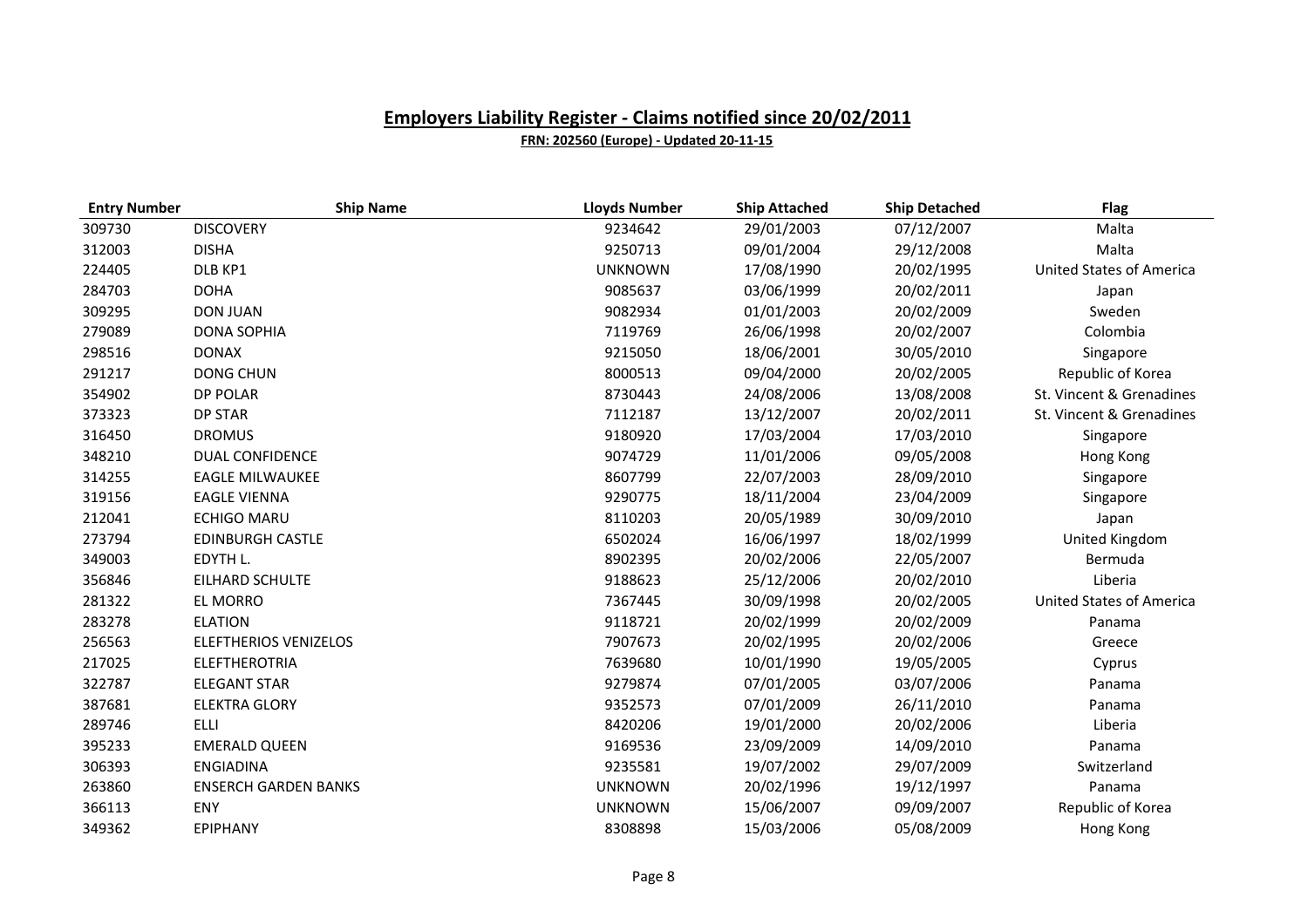| <b>Entry Number</b> | <b>Ship Name</b>          | <b>Lloyds Number</b> | <b>Ship Attached</b> | <b>Ship Detached</b> | <b>Flag</b>       |
|---------------------|---------------------------|----------------------|----------------------|----------------------|-------------------|
| 259198              | <b>ESPRIT</b>             | 7713383              | 05/07/1995           | 16/04/2008           | Greece            |
| 078455              | <b>ESTRELLA DEL PLATA</b> | 7045580              | 20/02/1984           | 22/07/2010           | Argentina         |
| 357269              | <b>EUCON LEADER</b>       | 9328027              | 18/12/2006           | 20/02/2008           | Antigua & Barbuda |
| 326818              | EURO AMARANTO             | 9172155              | 03/06/2005           | 20/02/2011           | United Kingdom    |
| 379691              | <b>EURO CARRIER</b>       | 9272967              | 19/05/2008           | 20/02/2011           | Malta             |
| 283810              | <b>EUROFROST</b>          | 8845717              | 09/03/1999           | 13/09/2010           | Panama            |
| 362863              | <b>EURUS LONDON</b>       | 9015321              | 22/05/2007           | 22/06/2009           | Bermuda           |
| 320012              | FAEZ                      | 9283760              | 25/10/2004           | 20/02/2011           | Malta             |
| 400787              | <b>FAITHFUL</b>           | 9015333              | 20/02/2010           | 15/10/2010           | Marshall Island   |
| 282879              | <b>FANTASY</b>            | 8700773              | 20/02/1999           | 20/02/2009           | Panama            |
| 359180              | <b>FAOUET</b>             | 9309382              | 20/02/2007           | 20/02/2009           | Luxembourg        |
| 283276              | <b>FASCINATION</b>        | 9041253              | 20/02/1999           | 20/02/2009           | <b>Bahamas</b>    |
| 363091              | <b>FAUST</b>              | 9332925              | 25/05/2007           | 20/02/2010           | Sweden            |
| 287364              | <b>FESTA</b>              | 8204274              | 27/09/1999           | 01/04/2010           | Panama            |
| 367759              | <b>FIDELIO</b>            | 9332937              | 10/09/2007           | 20/02/2010           | Sweden            |
| 351011              | <b>FILOMENA LEMBO</b>     | 9301031              | 05/06/2006           | 16/11/2009           | Panama            |
| 401764              | <b>FITNES</b>             | 9490105              | 04/05/2010           | 20/02/2011           | Antigua & Barbuda |
| 358884              | <b>FOUESNANT</b>          | 9246487              | 20/02/2007           | 20/02/2009           | Luxembourg        |
| 282662              | <b>FRONT VIEWER</b>       | 9008160              | 20/02/1999           | 20/02/2003           | Singapore         |
| 310556              | <b>FROST DELPHI</b>       | 8118188              | 20/03/2003           | 01/12/2009           | Panama            |
| 346341              | <b>FR8 VENTURE</b>        | 9329758              | 16/02/2006           | 07/11/2007           | Singapore         |
| 309035              | <b>FUJI</b>               | 8402369              | 11/12/2002           | 07/04/2010           | Liberia           |
| 273514              | <b>GALAXY</b>             | 9106297              | 30/07/1997           | 16/03/2009           | Liberia           |
| 323189              | <b>GALICIA SPIRIT</b>     | 9247364              | 15/12/2004           | 20/02/2011           | Spain             |
| 215106              | <b>GAS AL AHMADI</b>      | 7401174              | 18/05/1989           | 28/08/2007           | Kuwait            |
| 215081              | <b>GAS AL-BURGAN</b>      | 7400687              | 21/05/1989           | 22/05/2007           | Kuwait            |
| 240643              | <b>GAZ ATLANTIC</b>       | 7640196              | 26/08/1992           | 31/12/2009           | Panama            |
| 267708              | <b>GAZ BARAKA</b>         | 8323173              | 16/01/1997           | 01/04/2010           | Panama            |
| 217692              | <b>GAZ MAJOR</b>          | 7712925              | 21/11/1989           | 16/10/2009           | Panama            |
| 326734              | <b>GEMINI GLORY</b>       | 9233650              | 21/06/2005           | 26/11/2010           | Panama            |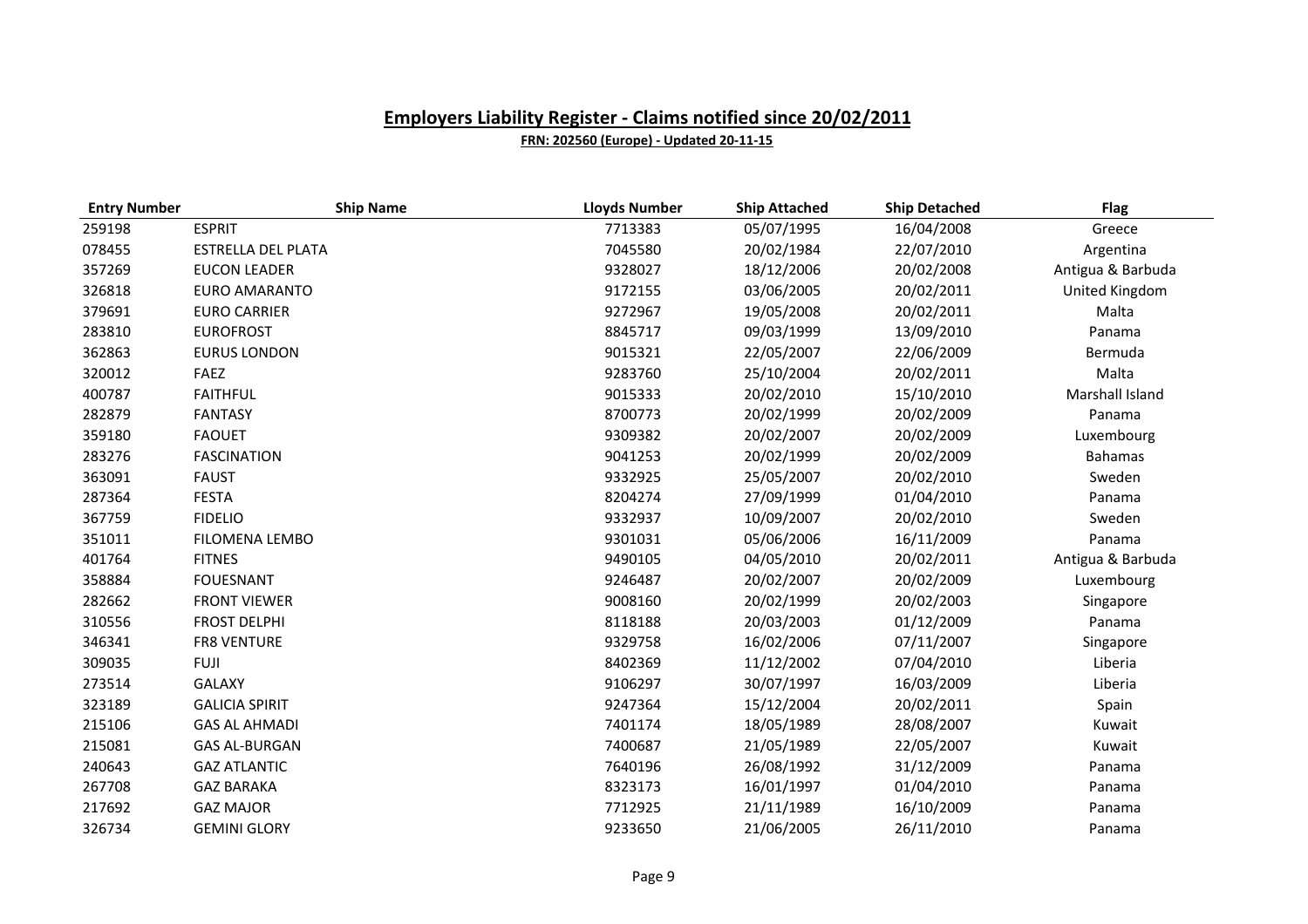| <b>Entry Number</b> | <b>Ship Name</b>             | <b>Lloyds Number</b> | <b>Ship Attached</b> | <b>Ship Detached</b> | <b>Flag</b>                     |
|---------------------|------------------------------|----------------------|----------------------|----------------------|---------------------------------|
| 310334              | <b>GENMAR GULF</b>           | 8919154              | 06/05/2003           | 20/02/2008           | Marshall Island                 |
| 310901              | <b>GENMAR ZOE</b>            | 8902644              | 31/12/2002           | 14/01/2006           | Marshall Island                 |
| 392714              | <b>GHIBLI</b>                | 9417799              | 09/06/2009           | 20/10/2009           | Liberia                         |
| 295021              | <b>GINGA HAWK</b>            | 9222651              | 10/11/2000           | 30/09/2010           | Panama                          |
| 302983              | <b>GIORGIS CARRAS</b>        | 8217520              | 20/02/2002           | 16/03/2009           | Cyprus                          |
| 312119              | <b>GLACIER POINT</b>         | 9261396              | 31/07/2003           | 21/12/2010           | Cyprus                          |
| 323835              | <b>GLOBAL PATRIOT</b>        | 7504627              | 27/01/2005           | 10/07/2008           | <b>United States of America</b> |
| 382395              | <b>GLOBAL PATRIOT</b>        | 7504627              | 10/07/2008           | 15/07/2009           | <b>United States of America</b> |
| 087887              | <b>GLOBAL RIO</b>            | 8220589              | 29/11/1985           | 15/09/2009           | Brazil                          |
| 289138              | <b>GLOBAL SPIRIT</b>         | 9197155              | 22/12/1999           | 30/12/2009           | Panama                          |
| 266228              | <b>GLOMAR ADRIATIC X</b>     | 8750728              | 22/03/1996           | 20/02/2001           | Panama                          |
| 210793              | <b>GLOMAR HIGH ISLAND IV</b> | <b>UNKNOWN</b>       | 20/02/1989           | 20/02/2001           | <b>United States of America</b> |
| 326557              | <b>GOLAR SPIRIT</b>          | 7373327              | 24/02/2005           | 20/02/2006           | Marshall Island                 |
| 387458              | <b>GOLDEN STATE</b>          | 9407562              | 09/01/2009           | 29/09/2009           | <b>United States of America</b> |
| 370611              | <b>GRAND FORTUNE</b>         | 8307181              | 26/10/2007           | 22/09/2009           | Liberia                         |
| 292468              | <b>GRAND PACIFIC</b>         | 9050230              | 14/07/2000           | 03/03/2009           | Panama                          |
| 382078              | <b>GRAND PANAGIOTIS</b>      | 8124876              | 22/07/2008           | 03/03/2009           | Malta                           |
| 372320              | <b>GRANDE AFRICA</b>         | 9130949              | 20/11/2007           | 20/02/2009           | Sweden                          |
| 324249              | <b>GRANDE ARGENTINA</b>      | 9198135              | 20/02/2005           | 20/02/2009           | Sweden                          |
| 312833              | <b>GRANDE BRASILE</b>        | 9198123              | 08/07/2003           | 20/02/2009           | Sweden                          |
| 370076              | <b>GRANDE COLONIA</b>        | 9318527              | 17/10/2007           | 20/02/2008           | Italy                           |
| 349060              | <b>GRANDE LAGOS</b>          | 9279812              | 20/02/2006           | 20/02/2008           | Italy                           |
| 349061              | <b>GRANDE NAPOLI</b>         | 9247924              | 20/02/2006           | 20/02/2008           | Italy                           |
| 071980              | <b>GREAT LAND</b>            | 7420493              | 18/10/1982           | 20/02/2005           | <b>United States of America</b> |
| 320487              | <b>GRETA</b>                 | 9191747              | 14/10/2004           | 20/02/2008           | <b>Netherlands Antilles</b>     |
| 306796              | <b>GROTON (TUG)</b>          | 7901928              | 13/09/2002           | 29/12/2008           | <b>United States of America</b> |
| 198908              | <b>GURUPI</b>                | 8516897              | 09/07/1987           | 24/08/1999           | Brazil                          |
| 314910              | <b>HAILISEN</b>              | 8024882              | 20/02/2003           | 14/12/2006           | Panama                          |
| 394134              | <b>HANDY WIND</b>            | 9450703              | 15/07/2009           | 04/08/2010           | Liberia                         |
| 349174              | <b>HANJIN ANTWERP</b>        | 9110341              | 20/02/2006           | 28/01/2010           | Republic of Korea               |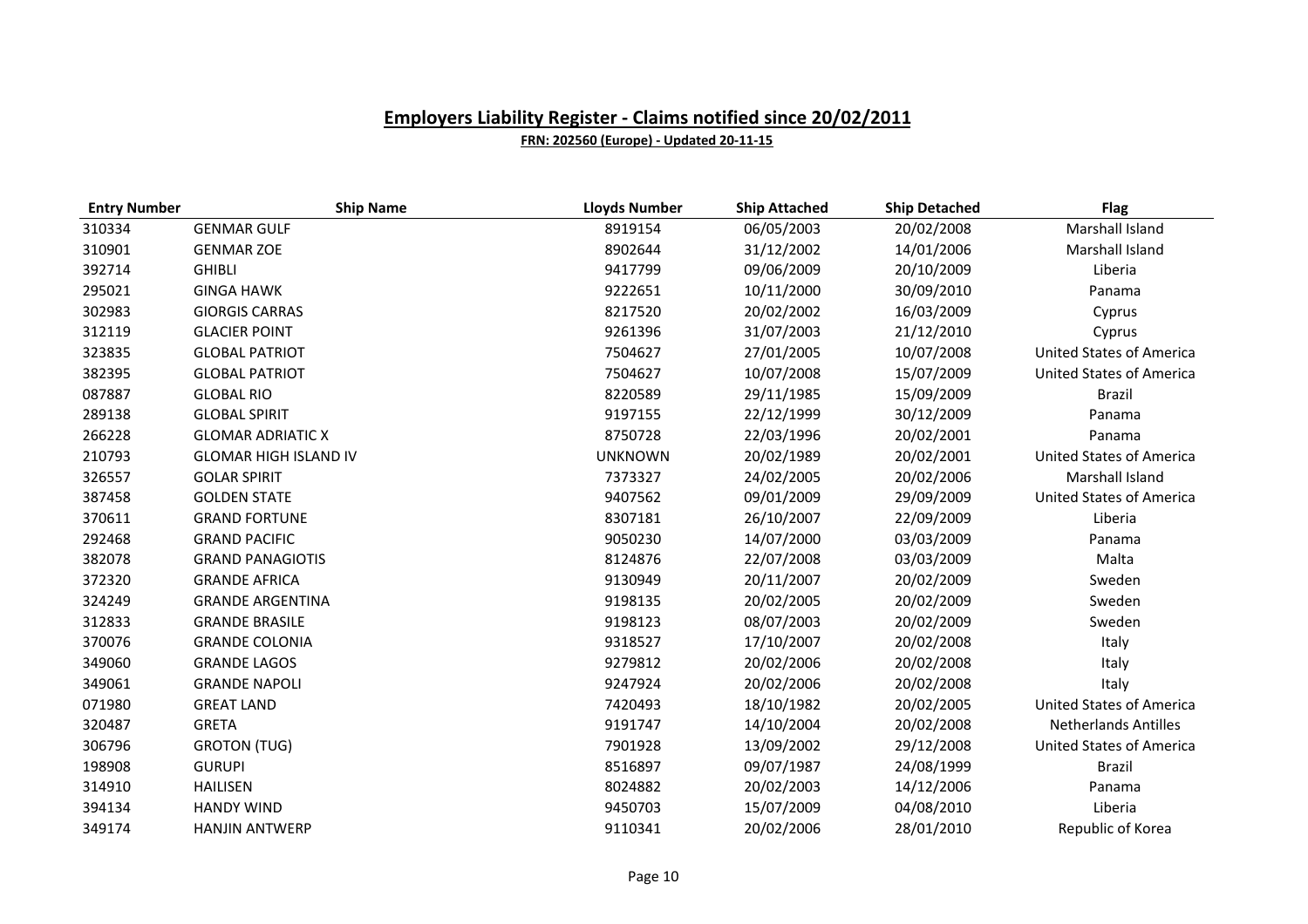| <b>Entry Number</b> | <b>Ship Name</b>          | <b>Lloyds Number</b> | <b>Ship Attached</b> | <b>Ship Detached</b> | <b>Flag</b>                     |
|---------------------|---------------------------|----------------------|----------------------|----------------------|---------------------------------|
| 352788              | <b>HANJIN BREMERHAVEN</b> | 9312779              | 07/07/2006           | 20/02/2010           | Panama                          |
| 403201              | <b>HANSA ARENDAL</b>      | <b>UNKNOWN</b>       | 26/01/2010           | 15/03/2010           | Liberia                         |
| 269275              | <b>HANSEATIC</b>          | 9000168              | 20/02/1997           | 20/02/2007           | <b>Bahamas</b>                  |
| 072850              | <b>HASSI R'MEL</b>        | 7035494              | 20/02/1983           | 30/09/2009           | Algeria                         |
| 373300              | HENRIETTE SCHULTE         | 9130171              | 01/01/2008           | 20/02/2010           | Liberia                         |
| 346044              | <b>HIGH PRESENCE</b>      | 9325324              | 17/11/2005           | 18/04/2007           | Singapore                       |
| 364223              | <b>HIGH PRESENCE</b>      | 9325324              | 18/04/2007           | 19/08/2008           | Singapore                       |
| 324191              | <b>HIGH PRIORITY</b>      | 9282558              | 22/03/2005           | 13/06/2007           | Singapore                       |
| 276084              | <b>HISAR</b>              | 7414793              | 20/02/1998           | 01/12/2006           | Turkey                          |
| 273509              | <b>HORIZON</b>            | 8807088              | 30/07/1997           | 29/10/2005           | <b>Bahamas</b>                  |
| 318329              | <b>HORIZON ENTERPRISE</b> | 7617905              | 07/07/2004           | 02/01/2007           | <b>United States of America</b> |
| 318335              | <b>HORIZON PACIFIC</b>    | 7617890              | 07/07/2004           | 02/01/2007           | <b>United States of America</b> |
| 221533              | <b>HORNET</b>             | <b>UNKNOWN</b>       | 05/04/1990           | 20/02/1991           | <b>United States of America</b> |
| 316325              | <b>HS CHALLENGER</b>      | 9243605              | 05/03/2004           | 20/02/2011           | Liberia                         |
| 363097              | <b>HS ELEKTRA</b>         | 9178329              | 11/06/2007           | 20/02/2011           | Liberia                         |
| 321153              | HS MOZART                 | 9252254              | 17/11/2004           | 20/02/2011           | Liberia                         |
| 293265              | <b>HUA AN</b>             | 7522136              | 17/08/2000           | 20/02/2008           | People's Republic of China      |
| 391731              | <b>HUA TIAN LONG</b>      | 9446362              | 20/02/2009           | 16/07/2010           | People's Republic of China      |
| 313631              | <b>HUI AN</b>             | 9159402              | 25/08/2003           | 20/02/2006           | Panama                          |
| 306869              | HYOKI NO. 8               | 9277151              | 16/09/2002           | 05/01/2011           | Panama                          |
| 326730              | <b>HYUNDAI NO.103</b>     | 8517944              | 20/02/2005           | 17/02/2010           | Panama                          |
| 308980              | HYUNDAI NO.105            | 8517956              | 10/12/2002           | 23/05/2004           | Panama                          |
| 329540              | <b>HYUNDAI NO.203</b>     | 8709133              | 20/02/2005           | 04/08/2010           | Panama                          |
| 308982              | <b>HYUNDAI NO.205</b>     | 8709145              | 10/12/2002           | 20/02/2005           | Panama                          |
| 353234              | <b>IBRA LNG</b>           | 9326689              | 10/08/2006           | 20/02/2008           | Panama                          |
| 303380              | ILE DE BATZ               | 9247041              | 05/03/2002           | 05/07/2007           | France                          |
| 318069              | <b>INVICTA</b>            | 8201791              | 20/02/2004           | 20/02/2007           | Panama                          |
| 386785              | <b>INYALA</b>             | 9381500              | 01/12/2008           | 31/12/2010           | United Kingdom                  |
| 316155              | <b>IONIAN TRADER</b>      | 8118401              | 20/02/2004           | 17/11/2009           | Norway                          |
| 317345              | <b>IRAN FAZEL</b>         | 9283746              | 10/05/2004           | 20/02/2011           | Iran                            |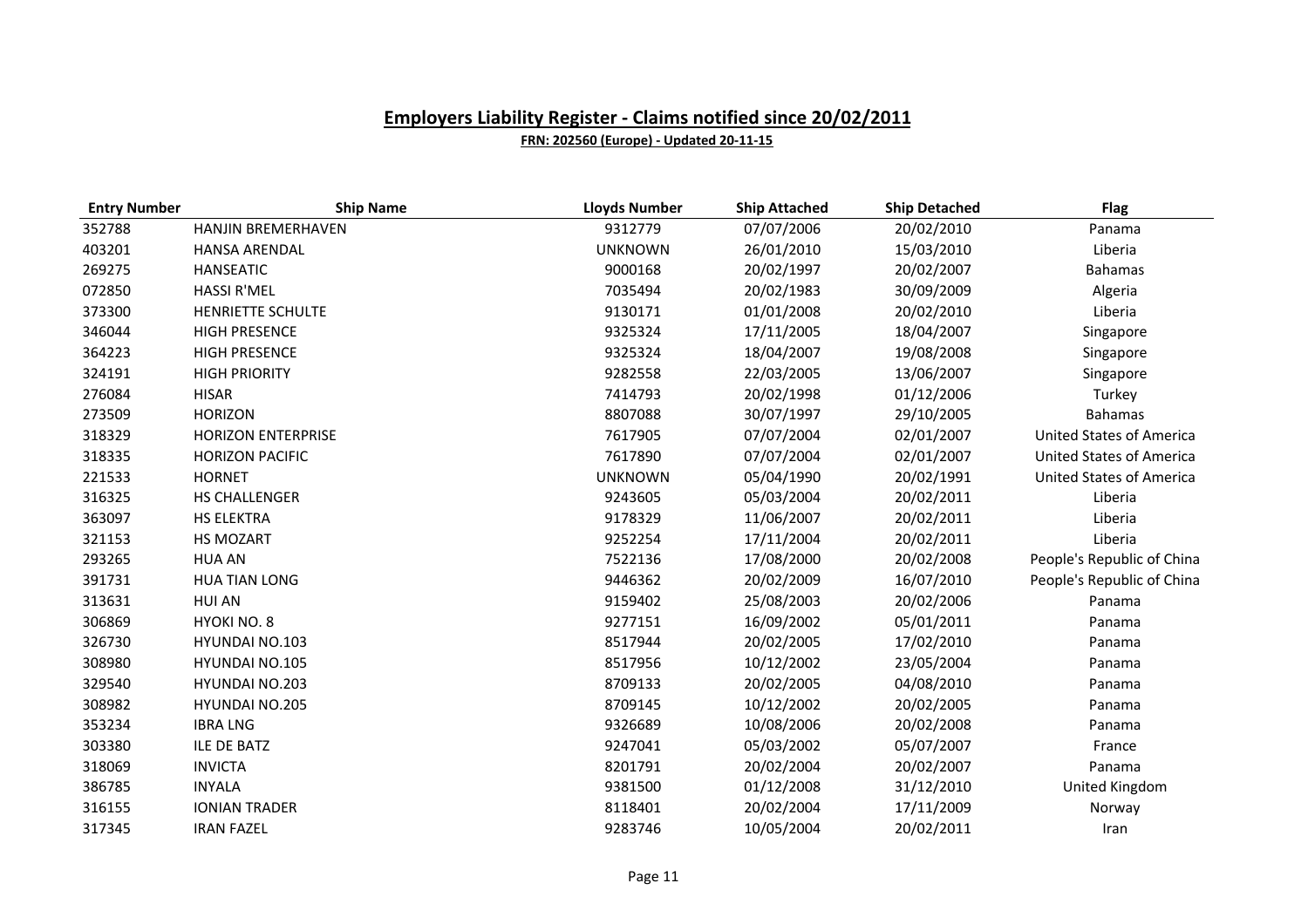| <b>Entry Number</b> | <b>Ship Name</b>          | <b>Lloyds Number</b> | <b>Ship Attached</b> | <b>Ship Detached</b> | <b>Flag</b>                     |
|---------------------|---------------------------|----------------------|----------------------|----------------------|---------------------------------|
| 323912              | <b>IRENES REMEDY</b>      | 9315850              | 02/02/2005           | 01/07/2010           | Greece                          |
| 302816              | <b>IRENES VISION</b>      | 8021608              | 20/02/2002           | 21/09/2006           | Cyprus                          |
| 352510              | <b>IRON KALYPSO</b>       | 9354832              | 25/09/2006           | 15/04/2008           | Marshall Island                 |
| 352506              | <b>IRON KNIGHT</b>        | 9284867              | 24/01/2007           | 15/04/2008           | Marshall Island                 |
| 349051              | <b>ISLAND PRINCESS</b>    | 9230402              | 20/02/2006           | 20/02/2009           | Bermuda                         |
| 236153              | <b>ISLE OF INISHMORE</b>  | 7915228              | 20/02/1992           | 05/06/1997           | Ireland                         |
| 236164              | <b>ISLE OF INNISFREE</b>  | 8317942              | 03/03/1992           | 23/03/1995           | Bermuda                         |
| 267723              | <b>ISOLA AZZURRA</b>      | 9125243              | 26/06/1997           | 05/05/2005           | Italy                           |
| 296679              | <b>ISOLA BLU</b>          | 9196711              | 02/03/2001           | 18/08/2005           | Italy                           |
| 269199              | <b>IVER FOSS</b>          | 0000000              | 20/02/1997           | 20/02/2002           | <b>United States of America</b> |
| 233181              | IZ                        | 8113360              | 29/10/1991           | 06/08/2004           | Liberia                         |
| 360701              | <b>J.FRIEND</b>           | 8110291              | 16/03/2007           | 27/06/2010           | Hong Kong                       |
| 029852              | <b>JAY GAYATRI</b>        | 7214038              | 25/10/1977           | 26/09/1994           | India                           |
| 269092              | <b>JIN HAI TENG</b>       | 8021543              | 20/02/1997           | 02/04/2010           | People's Republic of China      |
| 296948              | <b>JIN MAN JIANG</b>      | 9142409              | 20/02/2001           | 20/02/2009           | People's Republic of China      |
| 256939              | <b>JIN YI</b>             | 8223567              | 10/03/1995           | 12/11/2002           | Panama                          |
| 370847              | <b>JIN YING</b>           | 9460320              | 07/11/2007           | 04/07/2008           | Hong Kong                       |
| 290582              | <b>JOINVILLE</b>          | 7357775              | 01/01/2000           | 04/10/2002           | Brazil                          |
| 081902              | <b>JOLLY AMARANTO</b>     | 7616365              | 16/11/1984           | 07/02/2011           | Italy                           |
| 271344              | <b>JOLLY PLATINO</b>      | 8901872              | 16/05/1997           | 21/07/2010           | Italy                           |
| 087792              | <b>JOLLY SMERALDO</b>     | 7722231              | 29/10/1985           | 30/11/2010           | Italy                           |
| 328465              | <b>JP MAGENTA</b>         | 9310434              | 11/07/2005           | 07/03/2007           | Panama                          |
| 015895              | <b>JUNDIA</b>             | 7326946              | 03/10/1973           | 26/04/2000           | <b>Brazil</b>                   |
| 364898              | <b>JUNEAU</b>             | 8906688              | 29/06/2007           | 23/10/2009           | Malta                           |
| 296569              | <b>JUPITER APPLAUSE</b>   | 9161479              | 16/02/2001           | 20/02/2005           | Panama                          |
| 279479              | K.DAHLIA                  | 8715041              | 03/09/1998           | 25/08/2007           | Panama                          |
| 357259              | KAMAKURA                  | 8705462              | 09/01/2007           | 21/10/2009           | Panama                          |
| 319306              | <b>KAMCHATSKIY PROLIV</b> | 8228476              | 12/08/2004           | 29/01/2009           | Panama                          |
| 321067              | <b>KAMPOS</b>             | 9009138              | 01/12/2004           | 23/12/2009           | <b>Bahamas</b>                  |
| 223630              | <b>KAPETAN MICHALIS</b>   | 7376537              | 02/08/1990           | 03/10/2002           | Greece                          |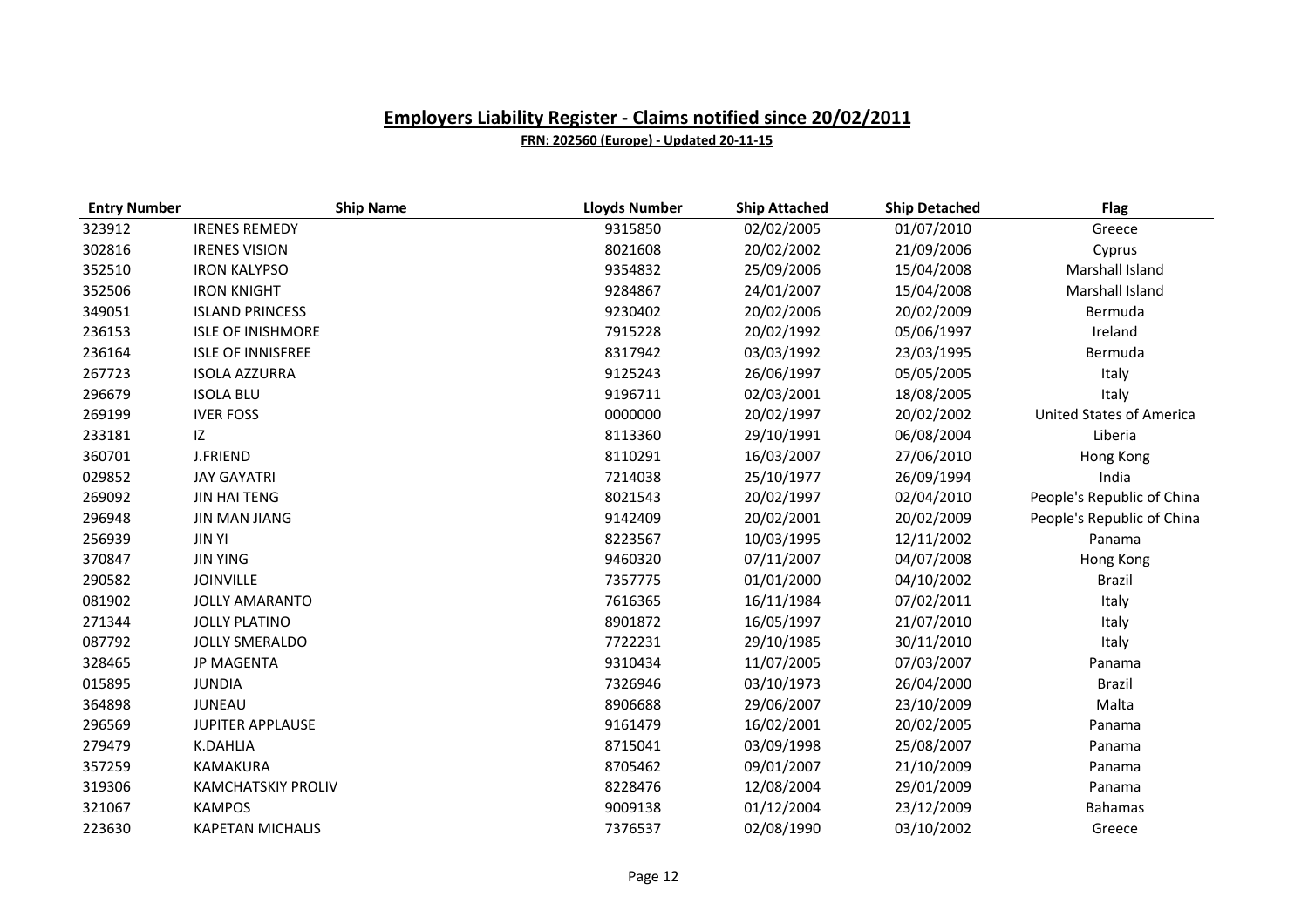| <b>Entry Number</b> | <b>Ship Name</b>            | <b>Lloyds Number</b> | <b>Ship Attached</b> | <b>Ship Detached</b> | <b>Flag</b>       |
|---------------------|-----------------------------|----------------------|----------------------|----------------------|-------------------|
| 246572              | KARTALKOY                   | 7022186              | 01/09/1993           | 19/11/2003           | Turkey            |
| 316127              | <b>KASPAR SCHULTE</b>       | 9273442              | 10/02/2004           | 20/02/2010           | Liberia           |
| 328393              | <b>KASTOR P</b>             | 8122610              | 01/07/2005           | 08/11/2010           | Greece            |
| 376889              | <b>KC BRIDGE</b>            | 7908835              | 20/02/2008           | 20/02/2009           | Republic of Korea |
| 071959              | KEEFAN                      | 8006414              | 08/12/1982           | 16/05/2008           | Liberia           |
| 403655              | <b>KEI (EX HULL 050207)</b> | 9475387              | 03/02/2010           | 03/04/2010           | Not Known         |
| 042576              | <b>KENTUCKY</b>             | 7913323              | 17/12/1980           | 20/02/1998           | Panama            |
| 365529              | <b>KING COAL</b>            | 9118678              | 25/07/2007           | 15/04/2008           | Marshall Island   |
| 296424              | <b>KITANO</b>               | 8914001              | 16/02/2001           | 07/12/2009           | Japan             |
| 310236              | <b>KN TRADER</b>            | 9061875              | 20/02/2003           | 15/01/2009           | Singapore         |
| 310237              | <b>KOCHNEV</b>              | 8801620              | 20/02/2003           | 25/02/2010           | Cyprus            |
| 406623              | <b>KOWIE</b>                | 9382504              | 14/10/2010           | 31/12/2010           | United Kingdom    |
| 356646              | <b>KRISTINA THERESA</b>     | 9321641              | 24/11/2006           | 20/02/2010           | Isle of Man       |
| 316897              | <b>KRITI AKTI</b>           | 8412572              | 29/03/2004           | 08/04/2010           | Greece            |
| 316899              | <b>KRITI CHAMPION</b>       | 8420270              | 29/03/2004           | 18/12/2008           | Greece            |
| 385039              | <b>KRITI COLOR</b>          | 8420282              | 07/11/2008           | 24/03/2010           | Panama            |
| 316901              | <b>KRITI RIVER</b>          | 8412596              | 29/03/2004           | 24/03/2010           | Greece            |
| 329289              | <b>KUISEB</b>               | 8118114              | 15/07/2005           | 13/03/2009           | <b>Bahamas</b>    |
| 347203              | <b>KVARVEN</b>              | 8618889              | 15/09/2005           | 24/06/2009           | Malaysia          |
| 344924              | <b>KYLA</b>                 | 8000460              | 12/08/2005           | 26/11/2009           | Liberia           |
| 309943              | <b>KYOWA SALVIA</b>         | 8513417              | 04/02/2003           | 30/03/2009           | Panama            |
| 314285              | LA PAZ                      | 9031650              | 07/10/2003           | 20/02/2011           | Panama            |
| 245095              | LAMBARI                     | 8301814              | 14/05/1993           | 01/01/2000           | Brazil            |
| 294700              | <b>LAS CUEVAS</b>           | 9209283              | 05/12/2000           | 30/12/2010           | Panama            |
| 301110              | LAURA D'AMATO               | 9243526              | 15/01/2002           | 21/01/2005           | Panama            |
| 348206              | <b>LAURA DELMAS</b>         | 7704605              | 05/01/2006           | 20/02/2011           | <b>Bahamas</b>    |
| 401828              | LAVELA                      | 9381512              | 30/03/2010           | 30/09/2010           | United Kingdom    |
| 281997              | <b>LEONIS</b>               | 9012692              | 01/02/1999           | 12/01/2009           | Italy             |
| 206269              | LEYLA DEVAL                 | 7505774              | 12/07/1988           | 13/02/2008           | Turkey            |
| 307856              | <b>LINDEN PRIDE</b>         | 9206396              | 31/10/2002           | 29/10/2010           | Panama            |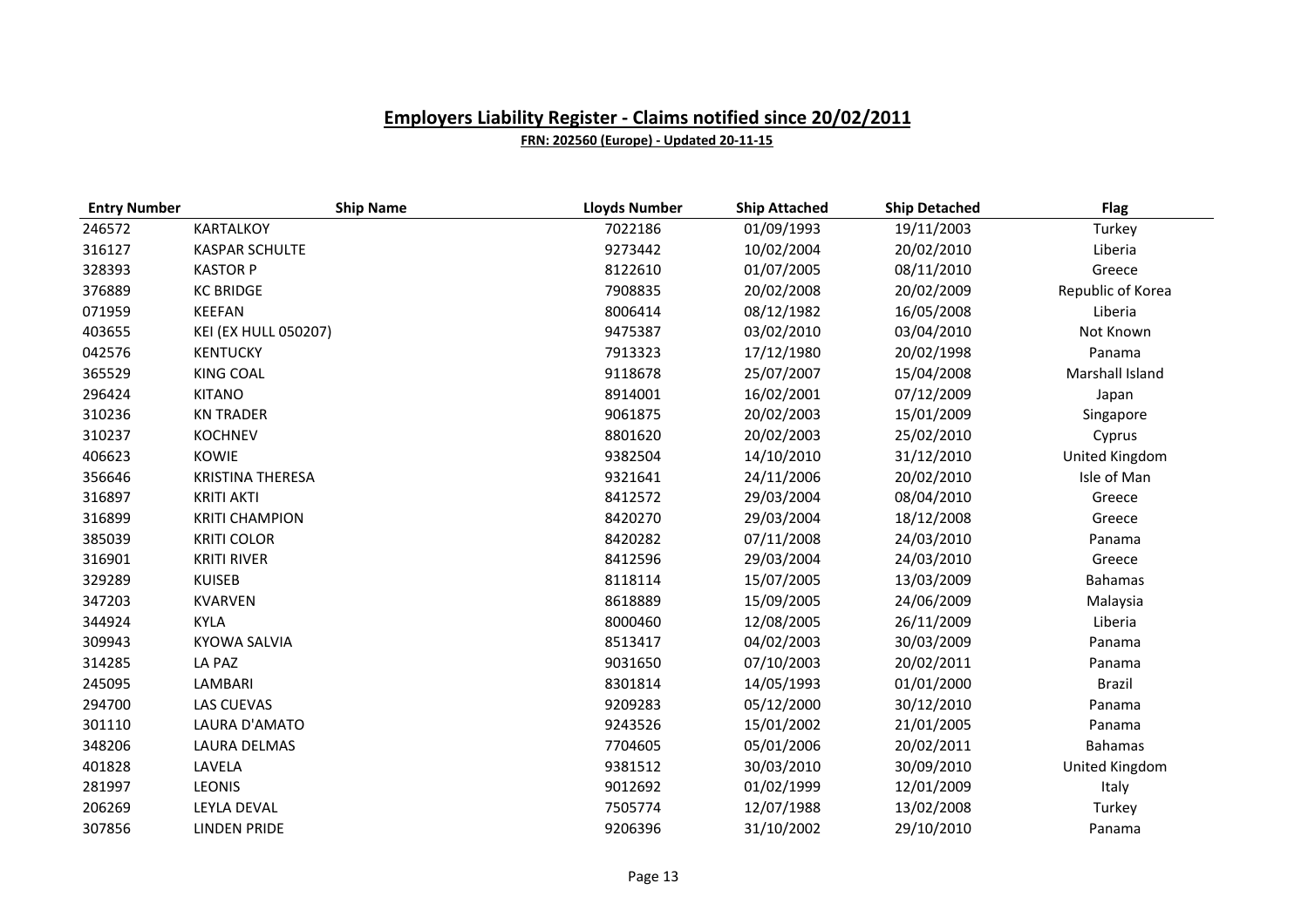| <b>Entry Number</b> | <b>Ship Name</b>         | <b>Lloyds Number</b> | <b>Ship Attached</b> | <b>Ship Detached</b> | <b>Flag</b>                     |
|---------------------|--------------------------|----------------------|----------------------|----------------------|---------------------------------|
| 281618              | LINKUVA                  | 8710699              | 17/12/1998           | 21/06/2000           | Lithuania                       |
| 350798              | <b>LIQUID CRYSTAL</b>    | 8905177              | 16/05/2006           | 23/06/2009           | Panama                          |
| 289618              | <b>LMZ CHRISTIANA</b>    | 7924906              | 19/01/2000           | 20/02/2003           | Cyprus                          |
| 303607              | <b>LOFOTEN</b>           | 9020077              | 05/04/2002           | 20/02/2008           | Panama                          |
| 281827              | <b>LONE STAR HORIZON</b> | <b>UNKNOWN</b>       | 09/04/1998           | 20/02/2000           | <b>United States of America</b> |
| 287421              | LORELAY                  | 7349807              | 20/08/1999           | 20/02/2008           | Panama                          |
| 348207              | <b>LUCIE DELMAS</b>      | 7704590              | 05/01/2006           | 20/02/2011           | <b>Bahamas</b>                  |
| 283166              | <b>LYRIA</b>             | 7360148              | 20/02/1999           | 20/12/2001           | France                          |
| 307724              | <b>MADONNA</b>           | 9196436              | 20/12/2002           | 30/01/2008           | Panama                          |
| 374029              | <b>MADONNA</b>           | 9196436              | 30/01/2008           | 30/07/2010           | Panama                          |
| 303001              | <b>MAERSK DAMPIER</b>    | 9248083              | 20/02/2002           | 20/02/2011           | Liberia                         |
| 304328              | <b>MAERSK DRAMMEN</b>    | 9248095              | 25/04/2002           | 20/02/2011           | Liberia                         |
| 365414              | <b>MAERSK MONTANA</b>    | 9305312              | 24/07/2007           | 20/02/2010           | <b>United States of America</b> |
| 365412              | <b>MAERSK OHIO</b>       | 9298698              | 07/08/2007           | 20/02/2010           | United States of America        |
| 311893              | <b>MAERSK RHONE</b>      | 9167148              | 27/05/2003           | 20/02/2010           | Isle of Man                     |
| 349753              | <b>MAERSK SEVILLE</b>    | 9299927              | 30/03/2006           | 20/02/2009           | Liberia                         |
| 390902              | <b>MAERSK WYOMING</b>    | 9105932              | 30/03/2009           | 20/02/2010           | <b>United States of America</b> |
| 379535              | MAGELLAN ENDEAVOUR       | 9333280              | 06/08/2008           | 17/07/2010           | Panama                          |
| 284264              | <b>MANDARIN MOON</b>     | 8309359              | 20/02/1999           | 23/04/2005           | Singapore                       |
| 326560              | <b>MANDARIN MOON</b>     | 8309359              | 23/04/2005           | 10/07/2009           | Singapore                       |
| 348969              | <b>MAR ADRIANA</b>       | 9182796              | 20/02/2006           | 03/03/2010           | Spain                           |
| 262823              | <b>MAR PATRICIA</b>      | 8016134              | 20/02/1996           | 08/10/1997           | Spain                           |
| 309619              | <b>MARATHON</b>          | 9257814              | 22/01/2003           | 21/04/2010           | Greece                          |
| 227096              | <b>MARE ORIENS</b>       | 8220151              | 28/12/1990           | 17/09/2003           | Italy                           |
| 314274              | <b>MARE SALERNUM</b>     | 9260809              | 15/10/2003           | 14/09/2010           | Italy                           |
| 281722              | <b>MARIA BOTTIGLIERI</b> | 9085948              | 05/10/1998           | 22/02/2007           | Italy                           |
| 289034              | <b>MARION DUFRESNE</b>   | 9050814              | 27/09/1999           | 20/02/2011           | France                          |
| 353035              | MARITIME JEONGAM         | 9237113              | 05/07/2006           | 02/09/2009           | Panama                          |
| 324083              | <b>MARIVIC</b>           | 7916868              | 14/02/2005           | 31/05/2007           | Panama                          |
| 252924              | <b>MARWAN</b>            | 9070008              | 27/05/1994           | 11/03/2010           | Cyprus                          |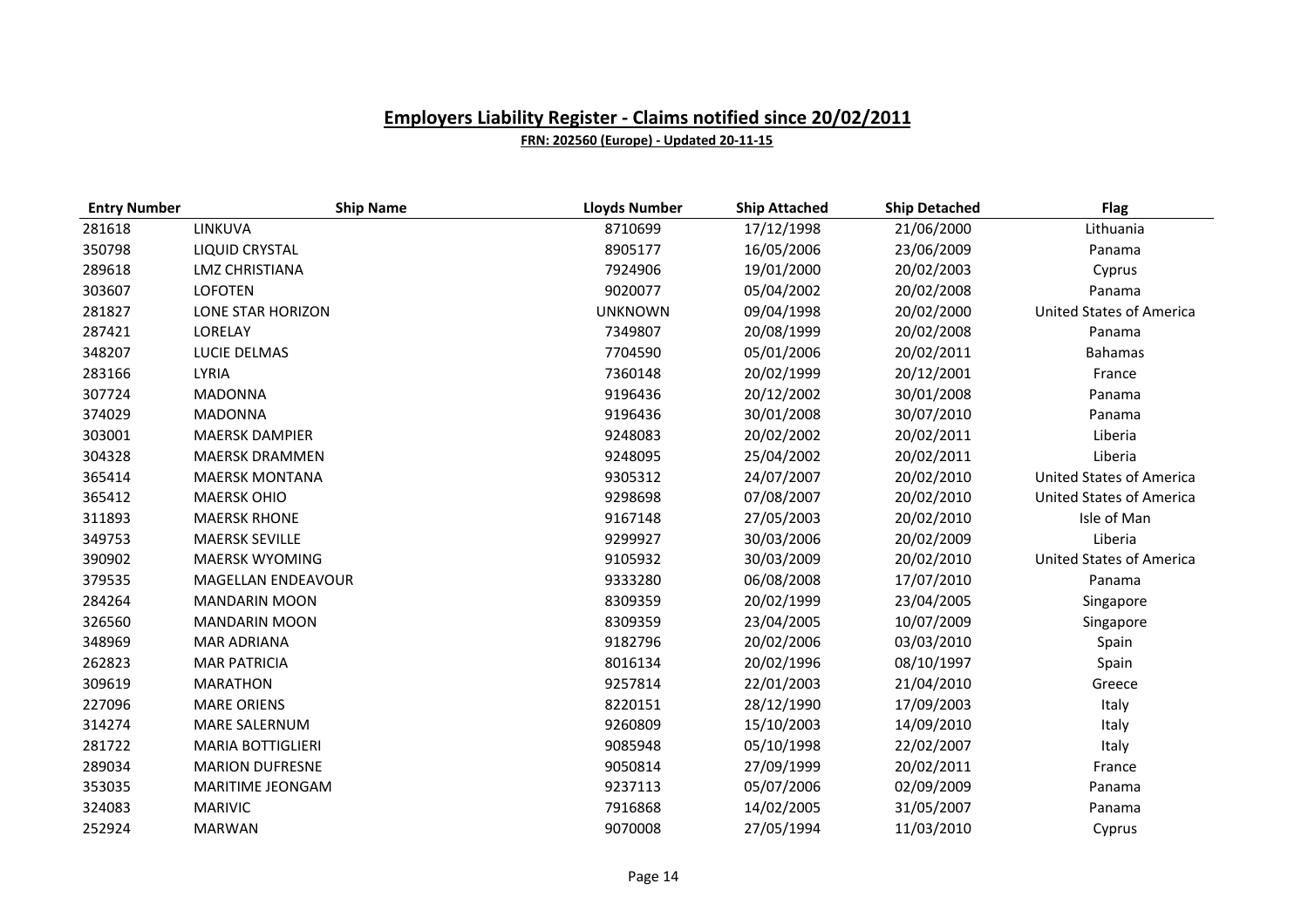| <b>Entry Number</b> | <b>Ship Name</b>      | <b>Lloyds Number</b> | <b>Ship Attached</b> | <b>Ship Detached</b> | <b>Flag</b>                     |
|---------------------|-----------------------|----------------------|----------------------|----------------------|---------------------------------|
| 256312              | <b>MAVI MARMARA</b>   | 9005869              | 20/02/1995           | 24/03/2005           | Turkey                          |
| 357850              | <b>MCT MONTE ROSA</b> | 9298363              | 02/02/2007           | 12/01/2009           | Switzerland                     |
| 353865              | <b>MEDI BANGKOK</b>   | 9377688              | 06/09/2006           | 30/12/2008           | Panama                          |
| 353218              | <b>MEDI HONG KONG</b> | 9301043              | 31/07/2006           | 07/05/2009           | Panama                          |
| 317533              | <b>MEGALONISSOS</b>   | 9250543              | 18/05/2004           | 30/11/2006           | Greece                          |
| 350053              | <b>MERLIN TRADER</b>  | 8005783              | 27/04/2006           | 04/01/2010           | Liberia                         |
| 319338              | <b>MESSIDOR</b>       | 9316220              | 25/08/2004           | 23/08/2010           | Luxembourg                      |
| 296957              | MICHELE BOTTIGLIERI   | 9219422              | 29/03/2001           | 22/02/2007           | Italy                           |
| 389863              | <b>MILENIUM TRES</b>  | 9294226              | 20/02/2009           | 20/02/2011           | Spain                           |
| 292737              | <b>MILTIADIS</b>      | 9087269              | 12/07/2000           | 09/07/2004           | Cyprus                          |
| 310044              | MINERVA II            | 9210220              | 14/02/2003           | 08/04/2007           | Marshall Island                 |
| 372985              | <b>MIRANDA</b>        | 9272814              | 01/01/2008           | 20/02/2011           | Panama                          |
| 291124              | <b>MIRTIDIOTISSA</b>  | 7419626              | 04/04/2000           | 20/02/2006           | Greece                          |
| 278768              | MISS DEBBIE           | 7946332              | 28/04/1998           | 20/02/2002           | Mexico                          |
| 278778              | <b>MISS SUE</b>       | <b>UNKNOWN</b>       | 28/04/1998           | 20/02/2002           | <b>United States of America</b> |
| 273007              | <b>MLJET</b>          | 8113372              | 13/08/1997           | 03/07/2008           | Croatia                         |
| 232952              | <b>MOLAT</b>          | 7601621              | 15/10/1991           | 27/04/2007           | St. Vincent & Grenadines        |
| 346259              | <b>MONTIGNY</b>       | 9256858              | 26/09/2005           | 20/10/2009           | Liberia                         |
| 359780              | <b>MORNING MIDAS</b>  | <b>UNKNOWN</b>       | 20/02/2007           | 20/02/2011           | United Kingdom                  |
| 072852              | MOURAD DIDOUCHE       | 7400704              | 20/02/1983           | 20/02/2005           | Algeria                         |
| 092368              | MOUSELA               | 7208273              | 03/07/1986           | 15/01/2005           | Panama                          |
| 406206              | MP PANAMAX 6          | 9111577              | 27/09/2010           | 20/02/2011           | Panama                          |
| 293608              | <b>MSC CORSICA</b>    | 7905924              | 16/08/2000           | 20/02/2007           | Marshall Island                 |
| 386588              | <b>MSC FANTASIA</b>   | 9359791              | 08/12/2008           | 10/06/2009           | Panama                          |
| 310097              | <b>MUBARAZ</b>        | 9074626              | 20/02/2003           | 20/02/2010           | Liberia                         |
| 035628              | <b>MURIAE</b>         | 7505279              | 22/06/1979           | 01/01/2000           | Brazil                          |
| 206457              | NAFT <sub>1</sub>     | 7821465              | 28/04/1988           | 30/06/2009           | Kuwait                          |
| 276811              | <b>NAMIBIA</b>        | 7600823              | 05/03/1998           | 20/02/2009           | <b>Bahamas</b>                  |
| 391732              | <b>NAN TIAN LONG</b>  | 8863680              | 20/02/2009           | 16/07/2010           | People's Republic of China      |
| 349932              | <b>NAVIGATOR</b>      | 9296377              | 07/04/2006           | 20/02/2009           | Liberia                         |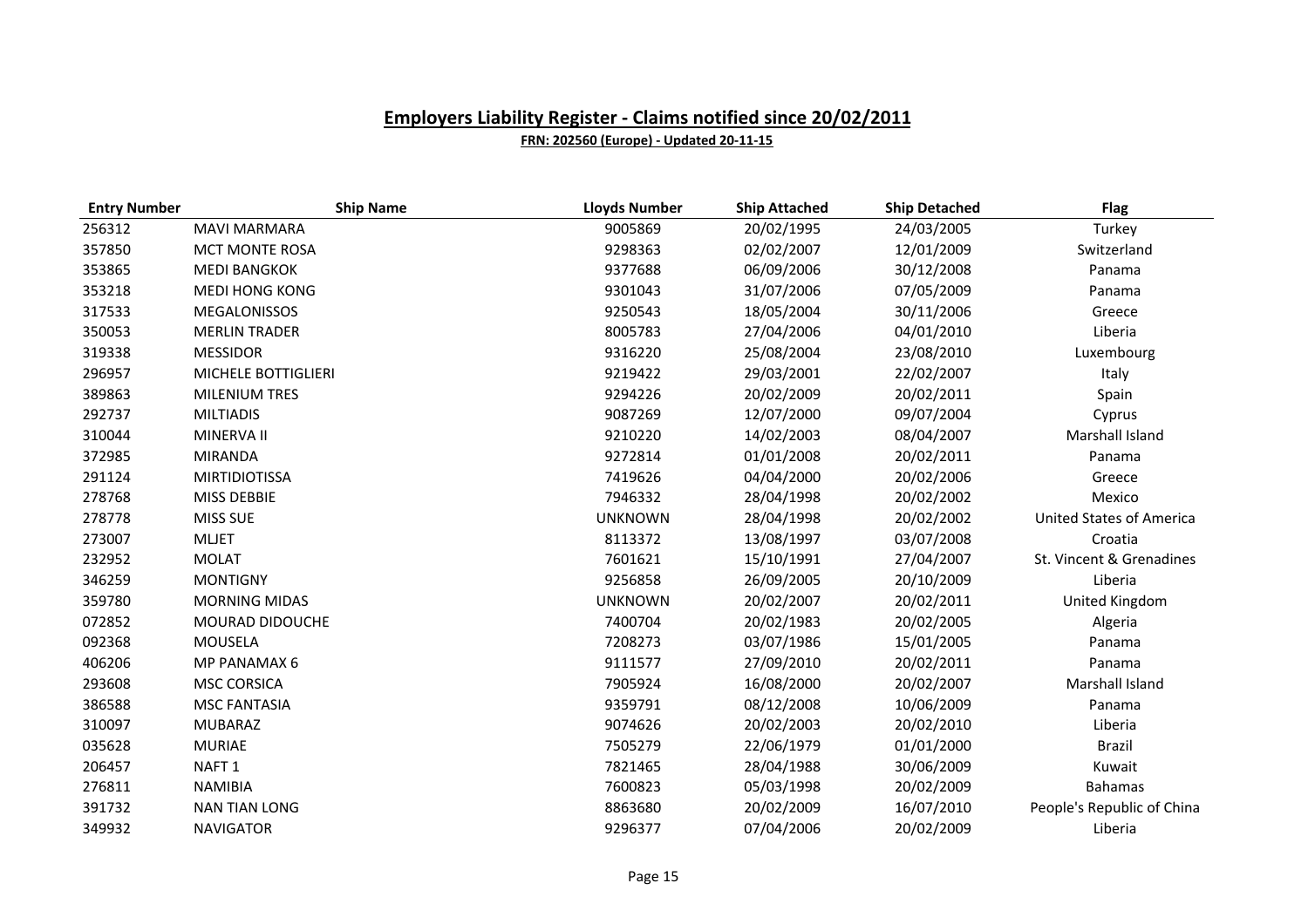| <b>Entry Number</b> | <b>Ship Name</b>         | <b>Lloyds Number</b> | <b>Ship Attached</b> | <b>Ship Detached</b> | <b>Flag</b>                 |
|---------------------|--------------------------|----------------------|----------------------|----------------------|-----------------------------|
| 373329              | NAVIOS APOLLON           | 9211145              | 31/12/2007           | 29/10/2009           | Greece                      |
| 352911              | <b>NAVIOS VECTOR</b>     | 9241358              | 29/06/2006           | 28/04/2010           | Panama                      |
| 269022              | <b>NDS PROGRESS</b>      | 7500841              | 07/02/1997           | 14/08/2007           | Cyprus                      |
| 318370              | <b>NDS PROMINENCE</b>    | 8107282              | 28/05/2004           | 02/12/2009           | St. Vincent & Grenadines    |
| 278755              | <b>NEPTUNE GLORY</b>     | 9165346              | 18/05/1998           | 29/10/2004           | Panama                      |
| 325394              | <b>NETADOLA</b>          | 9035412              | 22/03/2005           | 10/04/2008           | Malta                       |
| 288912              | <b>NEWMAND</b>           | 8900476              | 22/11/1999           | 22/09/2004           | Cyprus                      |
| 395068              | <b>NICOLAOS</b>          | 9429297              | 22/01/2010           | 18/02/2011           | Greece                      |
| 380296              | NILEDUTCH ATLANTIC       | 7702889              | 22/05/2008           | 27/08/2010           | <b>Netherlands Antilles</b> |
| 380958              | NILEDUTCH KWANZA         | 7702877              | 25/06/2008           | 16/09/2010           | <b>Netherlands Antilles</b> |
| 300603              | <b>NIPPON MARU</b>       | 8817631              | 01/10/2001           | 24/03/2006           | Japan                       |
| 272210              | NISSEKI MARU             | 8705759              | 09/08/1997           | 24/07/2002           | Japan                       |
| 397039              | <b>NORD IMAGINATION</b>  | 9547506              | 30/10/2009           | 24/04/2010           | Panama                      |
| 352912              | <b>NORD LUNA</b>         | 9213791              | 29/06/2006           | 15/01/2008           | Panama                      |
| 356091              | <b>NORDIC RUTH</b>       | 9208473              | 16/10/2006           | 11/04/2010           | Liberia                     |
| 275689              | <b>NORMANDY</b>          | 7901772              | 10/01/1998           | 12/01/2005           | Ireland                     |
| 353220              | <b>NORMED BREMEN</b>     | 9346421              | 29/11/2006           | 20/02/2010           | Malta                       |
| 296931              | <b>NORTH DUCHESS</b>     | 8301955              | 20/02/2001           | 24/03/2006           | Greece                      |
| 403978              | <b>NOVA GORICA</b>       | <b>UNKNOWN</b>       | 12/05/2010           | 14/08/2010           | Liberia                     |
| 316280              | NYK ANDROMEDA            | 9162497              | 27/02/2004           | 23/04/2010           | Panama                      |
| 316281              | <b>NYK CASTOR</b>        | 9152284              | 27/02/2004           | 23/04/2010           | Panama                      |
| 379620              | <b>NYK CONSTELLATION</b> | 9337626              | 01/04/2008           | 20/02/2010           | Marshall Island             |
| 379766              | <b>NYK DANIELLA</b>      | 9355410              | 12/06/2008           | 20/02/2010           | Singapore                   |
| 387823              | <b>NYK JOANNA</b>        | 9387449              | 06/02/2009           | 20/02/2009           | Panama                      |
| 302165              | <b>NYK KAI</b>           | 9030735              | 01/02/2002           | 14/09/2010           | Panama                      |
| 389866              | <b>NYK LAURA</b>         | 9406752              | 27/02/2009           | 20/02/2010           | Panama                      |
| 325612              | <b>NYK PROCYON</b>       | 9074004              | 31/03/2005           | 04/03/2009           | Panama                      |
| 322830              | <b>NYK SIRIUS</b>        | 9168324              | 28/12/2004           | 23/04/2010           | Panama                      |
| 304224              | <b>NYK SPRINGTIDE</b>    | 9017044              | 14/04/2002           | 24/02/2010           | Panama                      |
| 302164              | <b>NYK STARLIGHT</b>     | 8918837              | 01/02/2002           | 10/02/2010           | Panama                      |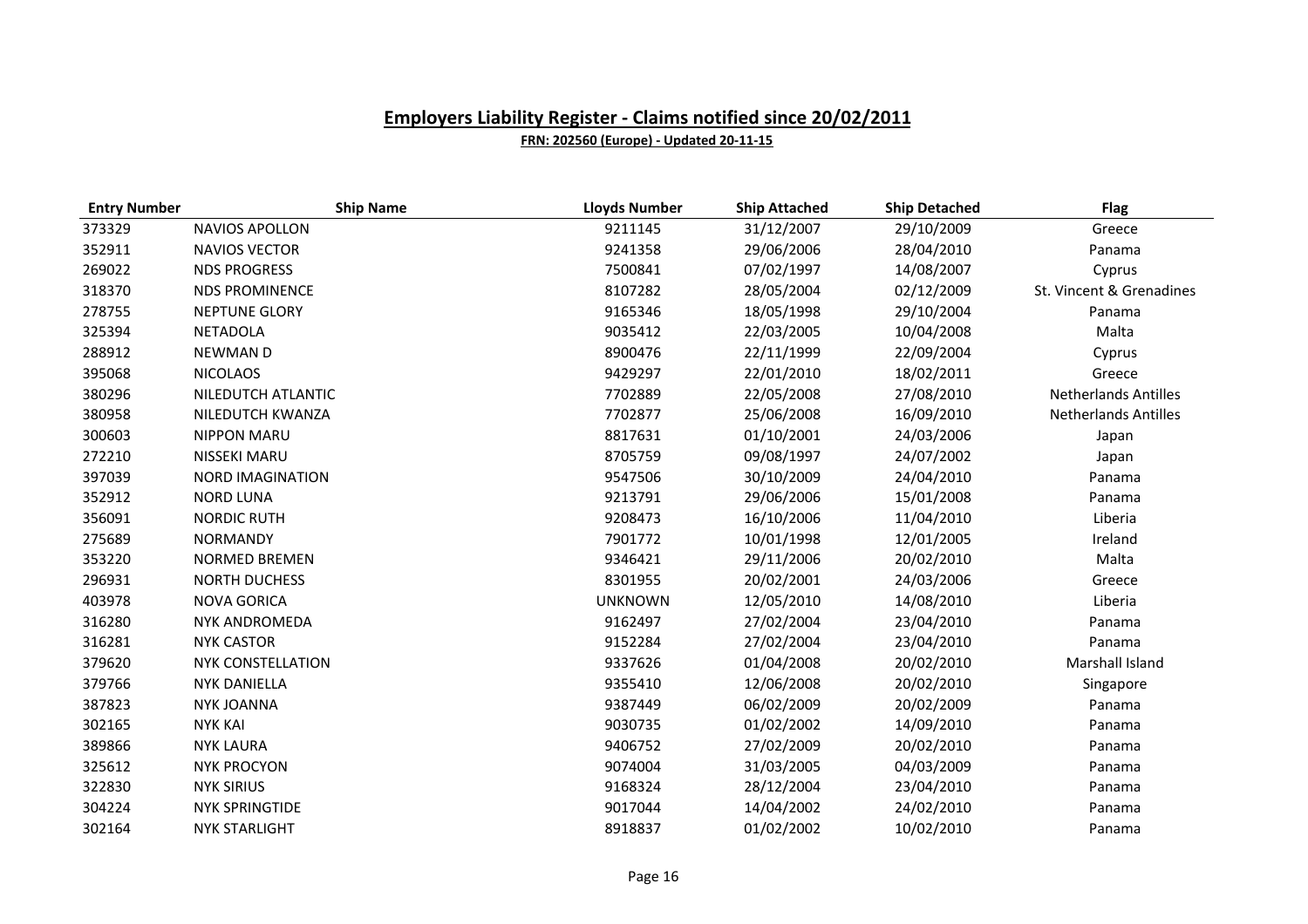| <b>Entry Number</b> | <b>Ship Name</b>          | <b>Lloyds Number</b> | <b>Ship Attached</b> | <b>Ship Detached</b> | <b>Flag</b>                     |
|---------------------|---------------------------|----------------------|----------------------|----------------------|---------------------------------|
| 236729              | <b>OBROVAC</b>            | 8026593              | 14/10/1991           | 08/11/2000           | Panama                          |
| 344984              | <b>OCEAN LYRA</b>         | 9296248              | 26/10/2005           | 07/01/2010           | Panama                          |
| 260502              | <b>OCEAN PHOENIX</b>      | 9111591              | 22/09/1995           | 12/02/2004           | Panama                          |
| 348019              | <b>OCEAN PREFECT</b>      | 9249257              | 13/01/2006           | 03/12/2009           | United Kingdom                  |
| 314449              | <b>OCEAN PRELUDE</b>      | 9111577              | 17/10/2003           | 03/12/2009           | United Kingdom                  |
| 398835              | <b>OCEAN PRELUDE</b>      | 9111577              | 03/12/2009           | 27/09/2010           | United Kingdom                  |
| 358365              | <b>OCEAN PRESIDENT</b>    | 9227998              | 28/11/2006           | 03/12/2009           | Hong Kong                       |
| 348997              | <b>OCEAN PRIDE</b>        | 9114969              | 20/02/2006           | 31/10/2008           | Italy                           |
| 289901              | <b>OCEAN PRINCESS</b>     | 9169550              | 28/01/2000           | 17/10/2002           | Liberia                         |
| 307883              | <b>OCEANA</b>             | 9169550              | 17/10/2002           | 20/02/2009           | Bermuda                         |
| 298604              | <b>OINOUSSIAN LEGEND</b>  | 9122851              | 25/05/2001           | 07/06/2007           | Greece                          |
| 376021              | <b>OKTANA</b>             | 2394880              | 20/02/2008           | 20/02/2011           | Greece                          |
| 321041              | <b>OLIPHANT</b>           | 9286061              | 13/12/2004           | 31/12/2010           | United Kingdom                  |
| 386926              | <b>OLYMPIC L</b>          | <b>UNKNOWN</b>       | 20/02/2008           | 12/07/2010           | <b>United States of America</b> |
| 290227              | <b>ORANGE STAR</b>        | 7342976              | 20/02/2000           | 28/10/2010           | Liberia                         |
| 311666              | <b>ORIANA</b>             | 9050137              | 17/04/2003           | 20/02/2009           | United Kingdom                  |
| 266026              | <b>ORIENT TIGER</b>       | 7372933              | 04/10/1996           | 02/08/2002           | <b>Bahamas</b>                  |
| 289662              | <b>ORIENTAL OPAL</b>      | 9116943              | 30/12/1999           | 18/01/2005           | Republic of Korea               |
| 289661              | <b>ORIENTAL RUBY</b>      | 9116931              | 30/12/1999           | 07/08/2001           | Panama                          |
| 305511              | <b>ORIENTOR 2</b>         | 9259848              | 16/07/2002           | 21/01/2010           | Luxembourg                      |
| 359379              | ORSOLINA BOTTIGLIERI      | 9219434              | 22/02/2007           | 20/02/2009           | Italy                           |
| 350458              | <b>OSM GENERAL</b>        | 9166948              | 21/04/2006           | 20/02/2010           | Republic of Korea               |
| 397910              | <b>OSTRIA</b>             | 9037135              | 13/10/2009           | 07/09/2010           | Marshall Island                 |
| 374098              | <b>OSTROV BERINGA</b>     | 8517815              | 17/12/2007           | 07/11/2010           | Vanuatu                         |
| 345793              | <b>OVERSEAS ANIA</b>      | 9053672              | 18/10/2005           | 20/02/2011           | Marshall Island                 |
| 327914              | <b>OVERSEAS CAMAR</b>     | 8609527              | 12/07/2005           | 29/06/2009           | Marshall Island                 |
| 345790              | <b>OVERSEAS CATHY</b>     | 9248849              | 18/10/2005           | 20/02/2011           | Marshall Island                 |
| 345783              | <b>OVERSEAS CHRIS</b>     | 9217981              | 18/10/2005           | 20/02/2011           | Marshall Island                 |
| 329290              | <b>OVERSEAS CLELIAMAR</b> | 9001590              | 20/07/2005           | 21/08/2009           | Marshall Island                 |
| 359263              | <b>OVERSEAS DILIGENCE</b> | 7391240              | 20/02/2007           | 27/09/2007           | <b>United States of America</b> |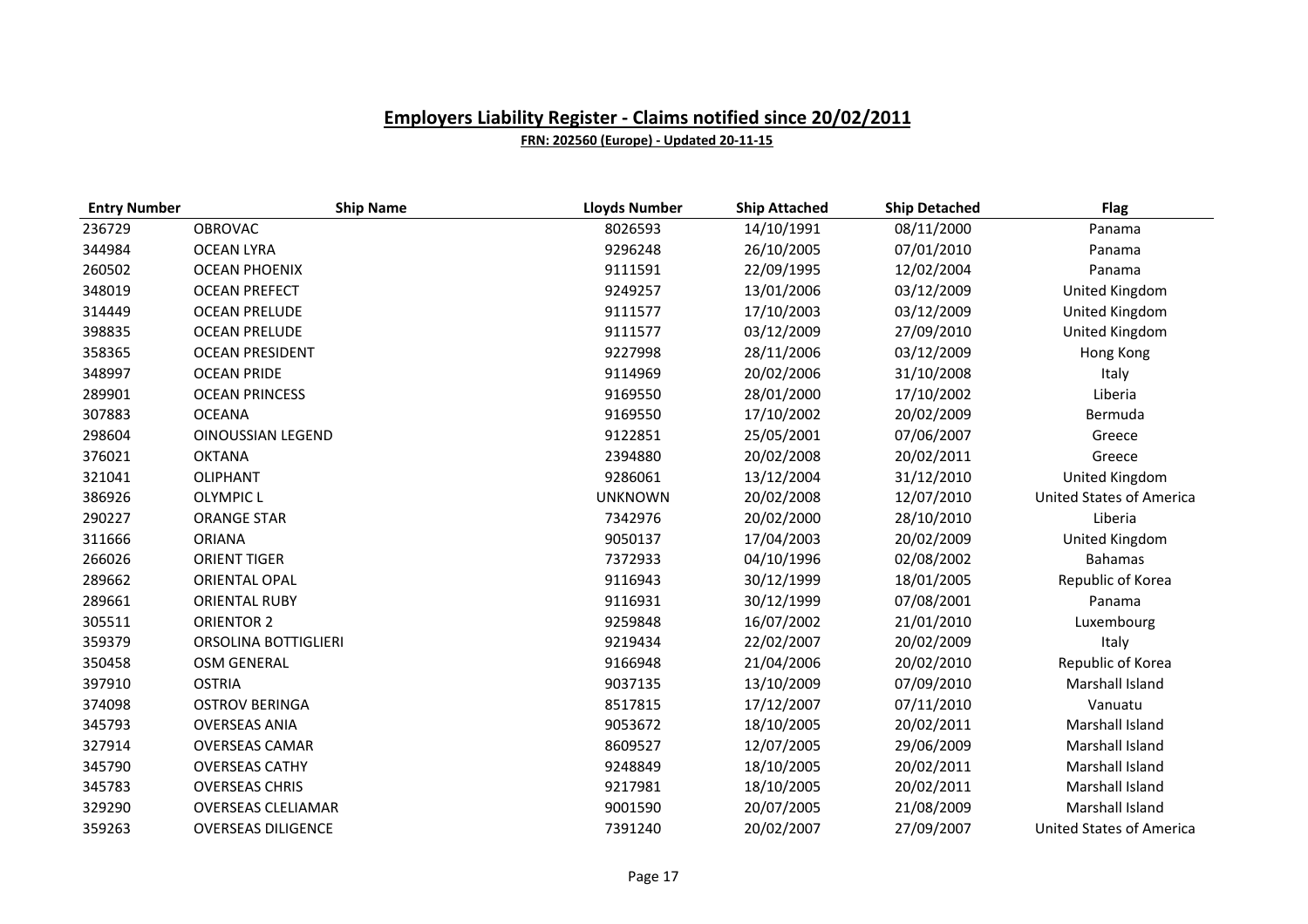| <b>Entry Number</b> | <b>Ship Name</b>             | <b>Lloyds Number</b> | <b>Ship Attached</b> | <b>Ship Detached</b> | <b>Flag</b>                     |
|---------------------|------------------------------|----------------------|----------------------|----------------------|---------------------------------|
| 316162              | <b>OVERSEAS DONNA</b>        | 9197909              | 20/02/2004           | 08/01/2009           | Marshall Island                 |
| 324202              | <b>OVERSEAS ERMAR</b>        | 8711095              | 20/02/2005           | 02/07/2009           | Marshall Island                 |
| 324203              | <b>OVERSEAS FULMAR</b>       | 8806876              | 20/02/2005           | 12/07/2009           | Marshall Island                 |
| 358461              | <b>OVERSEAS HOUSTON</b>      | 9351062              | 09/02/2007           | 27/09/2007           | <b>United States of America</b> |
| 324133              | <b>OVERSEAS PHILADELPHIA</b> | 7932410              | 20/02/2005           | 27/09/2007           | <b>United States of America</b> |
| 374635              | <b>OVERSEAS PHILADELPHIA</b> | 7932410              | 27/09/2007           | 01/07/2010           | <b>United States of America</b> |
| 345792              | <b>OVERSEAS REBECCA</b>      | 9043031              | 18/10/2005           | 20/02/2011           | Marshall Island                 |
| 324208              | <b>OVERSEAS REINEMAR</b>     | 9275763              | 20/02/2005           | 03/06/2009           | Marshall Island                 |
| 326344              | <b>OVERSEAS VEGA</b>         | 8706208              | 06/05/2005           | 08/01/2009           | Marshall Island                 |
| 368480              | <b>OXL NOMAD</b>             | 9169823              | 30/07/2007           | 08/12/2009           | Antigua & Barbuda               |
| 318939              | PABLO NERUDA                 | 7605835              | 27/07/2004           | 20/02/2006           | <b>Russian Federation</b>       |
| 359461              | PACHINO                      | 9257060              | 27/02/2007           | 01/11/2009           | Antigua & Barbuda               |
| 319914              | PACIFIC FALCON               | 9197612              | 12/10/2004           | 12/02/2010           | Hong Kong                       |
| 402031              | PACIFIC LUNA                 | 9479979              | 06/04/2010           | 01/10/2010           | Panama                          |
| 316167              | <b>PACIFIC RUBY</b>          | 9047427              | 20/02/2004           | 15/05/2008           | Marshall Island                 |
| 324135              | <b>PACIFIC SAPPHIRE</b>      | 9047415              | 20/02/2005           | 13/07/2006           | Marshall Island                 |
| 319874              | <b>PACIFIC SUN</b>           | 8314122              | 28/08/2004           | 20/02/2005           | <b>Bahamas</b>                  |
| 317607              | <b>PACIFIC TRADER</b>        | 7920431              | 07/05/2004           | 19/11/2010           | Panama                          |
| 394552              | <b>PAGUERA</b>               | 9267429              | 01/04/2009           | 20/02/2011           | Antigua & Barbuda               |
| 310132              | <b>PAIUTE</b>                | 9105530              | 20/02/2003           | 20/02/2011           | Antigua & Barbuda               |
| 232953              | <b>PAKRAC</b>                | 7601633              | 15/10/1991           | 20/07/2007           | St. Vincent & Grenadines        |
| 269070              | PANAMA                       | 8902125              | 04/02/1997           | 29/04/2008           | Liberia                         |
| 282925              | PANAMAX POWER                | 8115289              | 12/03/1999           | 22/12/2010           | Cyprus                          |
| 270443              | <b>PANAMAX RIDE</b>          | 7628356              | 16/05/1997           | 08/02/2002           | Cyprus                          |
| 299313              | PANCON EXPRESS               | 8301709              | 09/08/2001           | 31/05/2009           | Panama                          |
| 302972              | <b>PANORMOS</b>              | 8103303              | 20/02/2002           | 23/09/2009           | Cyprus                          |
| 349344              | PEDHOULAS MERCHANT           | 9279800              | 14/03/2006           | 20/02/2010           | Cyprus                          |
| 383521              | PELJESAC                     | 7932549              | 30/09/2008           | 22/09/2009           | Marshall Island                 |
| 310131              | <b>PEORIA</b>                | 9105891              | 20/02/2003           | 27/05/2010           | Antigua & Barbuda               |
| 316225              | PEQUOD                       | 8011304              | 20/02/2004           | 20/02/2006           | Liberia                         |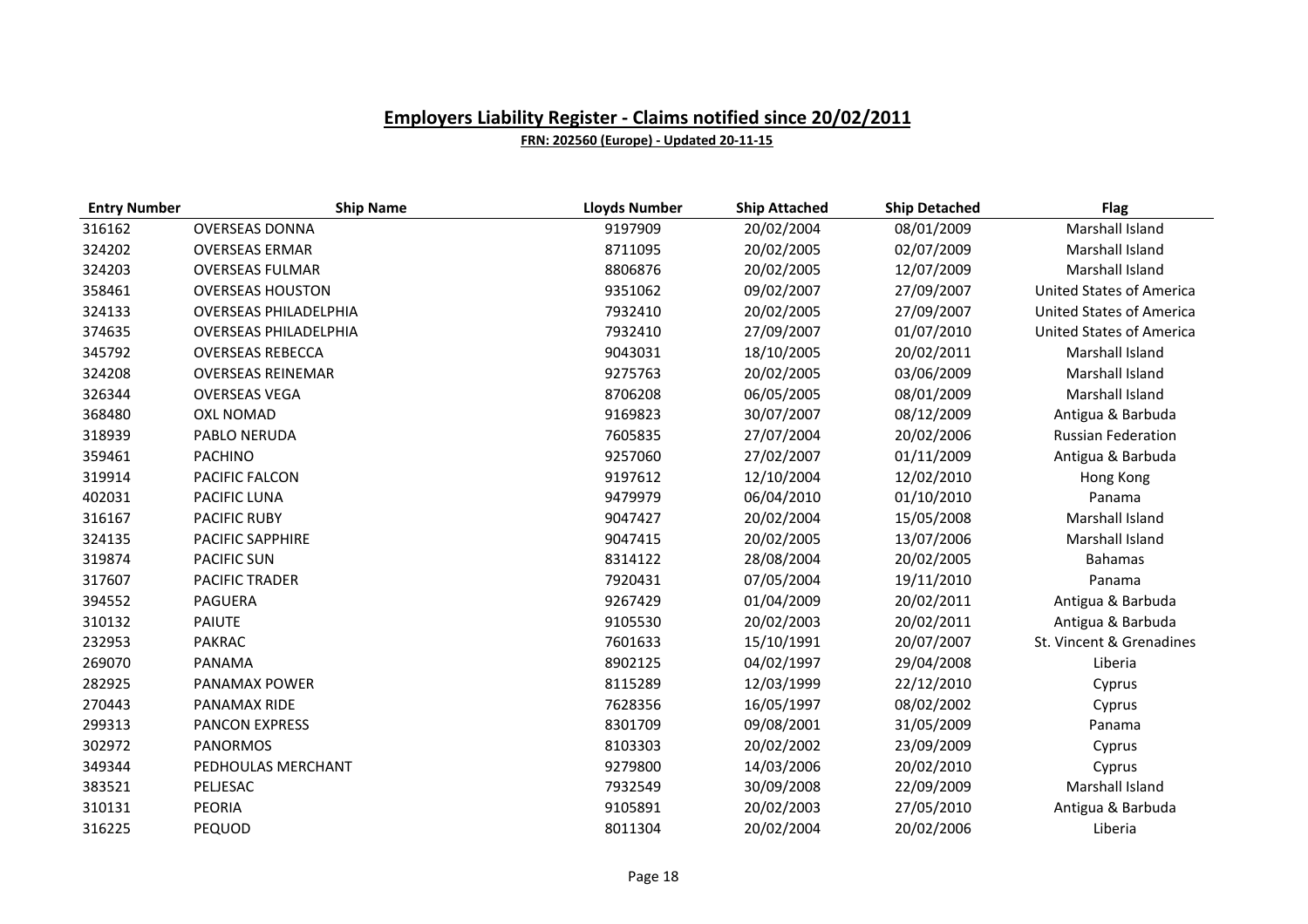| <b>Entry Number</b> | <b>Ship Name</b>          | <b>Lloyds Number</b> | <b>Ship Attached</b> | <b>Ship Detached</b> | <b>Flag</b>                     |
|---------------------|---------------------------|----------------------|----------------------|----------------------|---------------------------------|
| 306806              | PHILADELPHIA (BARGE)      | 8641719              | 13/09/2002           | 26/07/2010           | <b>United States of America</b> |
| 316290              | PHOENIX BETA              | 9242223              | 05/03/2004           | 20/02/2011           | Hong Kong                       |
| 296300              | PIEMONTE                  | 8520484              | 17/01/2001           | 14/04/2008           | <b>Bahamas</b>                  |
| 326202              | PIGEON POINT              | 9322396              | 06/05/2005           | 01/01/2010           | Panama                          |
| 286560              | <b>PINDOS</b>             | 9100217              | 05/08/1999           | 12/05/2010           | Cayman Islands                  |
| 316902              | PLATINUM                  | 9075008              | 29/03/2004           | 20/02/2011           | Greece                          |
| 292953              | <b>PLATRES</b>            | 8907539              | 29/08/2000           | 21/01/2011           | Panama                          |
| 029245              | PODUNAVLJE                | 6620450              | 20/02/1977           | 16/06/1998           | Croatia                         |
| 328394              | POLYDEFKIS P              | 8122608              | 01/07/2005           | 15/10/2010           | Greece                          |
| 274040              | PONTODROMON               | 8318702              | 14/11/1997           | 09/03/2009           | Cyprus                          |
| 203764              | <b>PONTOKRATIS</b>        | 8000252              | 01/04/1988           | 15/12/2010           | Cyprus                          |
| 239746              | PONTOMEDON                | 8318685              | 11/08/1992           | 30/03/2009           | Cyprus                          |
| 366090              | POSEIDON GRACE            | 9414101              | 20/09/2007           | 02/12/2010           | Panama                          |
| 232592              | <b>POTENGI</b>            | 8421169              | 02/10/1991           | 17/05/1999           | Brazil                          |
| 287457              | POTI                      | 8010805              | 19/05/1999           | 20/02/2001           | <b>Brazil</b>                   |
| 297092              | PRESIDENTE TANCREDO NEVES | 7508257              | 20/02/2001           | 18/06/2003           | <b>Brazil</b>                   |
| 312510              | PRINCESS MARINA           | 8400012              | 14/04/2003           | 21/09/2007           | Chile                           |
| 371349              | PRINCESS MARISOL          | 8008785              | 13/11/2007           | 26/04/2010           | Panama                          |
| 290754              | PRINCESS VANYA            | 8801008              | 17/03/2000           | 25/01/2011           | Cyprus                          |
| 231623              | <b>PROGRESS</b>           | 7358200              | 02/07/1991           | 20/02/1994           | Cyprus                          |
| 315117              | <b>PSARA</b>              | 8618906              | 28/11/2003           | 09/03/2009           | Greece                          |
| 304426              | <b>QUEEN ZENOBIA</b>      | 9256535              | 28/06/2002           | 24/03/2006           | Panama                          |
| 261394              | <b>RAYA</b>               | 7365540              | 19/12/1995           | 14/02/2002           | Liberia                         |
| 349846              | <b>RAYS</b>               | 7419391              | 02/12/2005           | 17/12/2010           | St. Vincent & Grenadines        |
| 345792              | <b>REBECCA</b>            | 9043031              | 18/10/2005           | 20/02/2011           | Marshall Island                 |
| 296354              | <b>REF LIRA</b>           | 9016961              | 27/12/2000           | 10/01/2005           | Panama                          |
| 406643              | <b>RHINO</b>              | 9444508              | 31/08/2010           | 31/12/2010           | Singapore                       |
| 316912              | <b>ROMNY</b>              | 9004499              | 19/02/2004           | 05/10/2009           | Malta                           |
| 377151              | ROYAL EMERALD             | 9365520              | 26/03/2008           | 24/11/2009           | Marshall Island                 |
| 280113              | ROYAL FOREST              | 9178551              | 06/11/1998           | 18/02/2003           | Panama                          |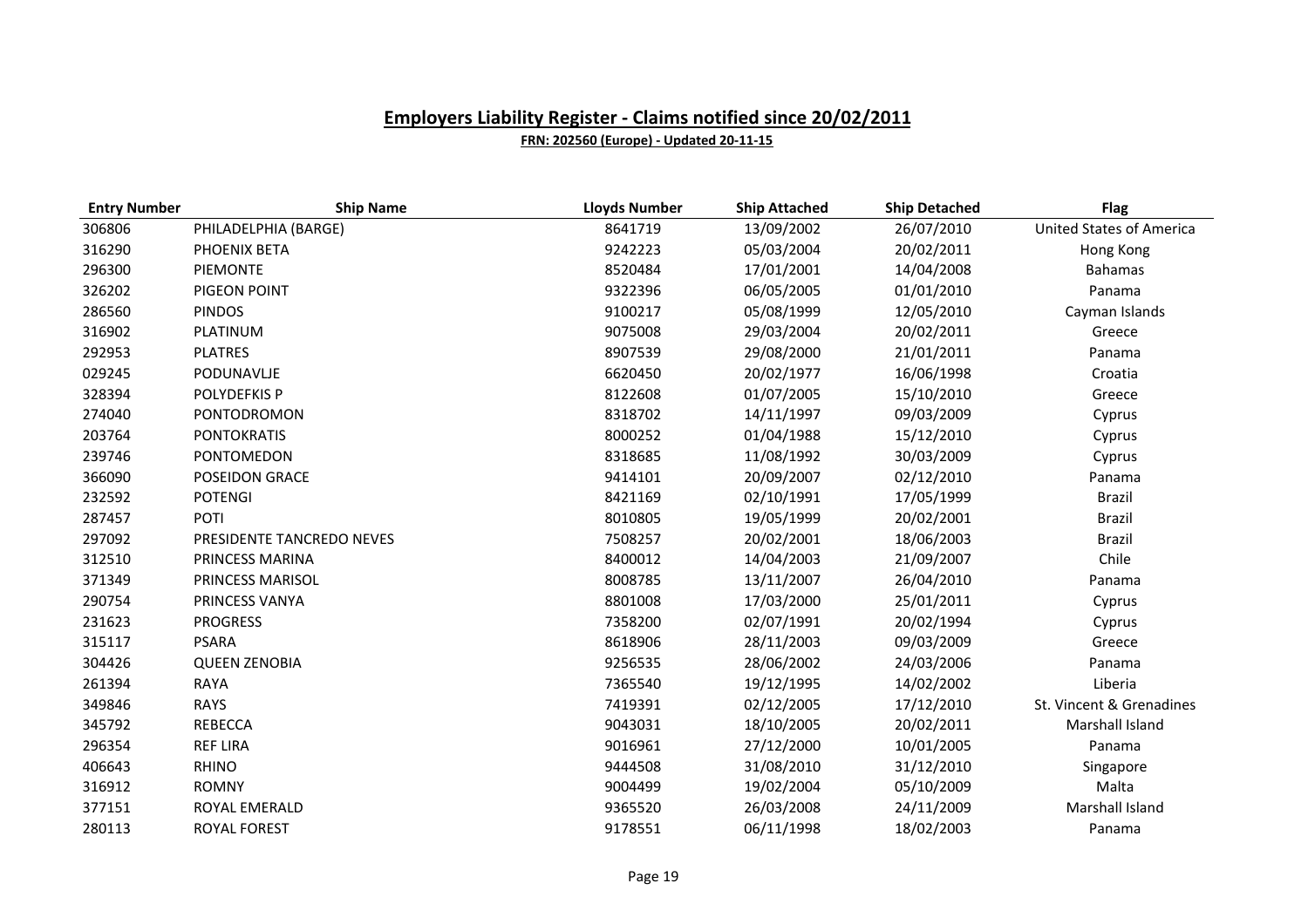| <b>Entry Number</b> | <b>Ship Name</b>            | <b>Lloyds Number</b> | <b>Ship Attached</b> | <b>Ship Detached</b> | <b>Flag</b>                     |
|---------------------|-----------------------------|----------------------|----------------------|----------------------|---------------------------------|
| 385857              | S. ARCTIC                   | 9351373              | 17/11/2008           | 31/08/2009           | Antigua & Barbuda               |
| 320475              | <b>SABRINA</b>              | 9240471              | 14/10/2004           | 20/02/2008           | Antigua & Barbuda               |
| 300797              | <b>SADAN BAYRAKTAR</b>      | 9237149              | 27/09/2001           | 20/02/2009           | Turkey                          |
| 327859              | <b>SAGA SKY</b>             | 9144354              | 29/06/2005           | 20/02/2009           | Hong Kong                       |
| 356225              | SALAMINA                    | 8909460              | 30/11/2006           | 08/10/2010           | Greece                          |
| 080603              | SAMMI CRYSTAL               | 7900986              | 10/08/1984           | 19/02/2003           | Republic of Korea               |
| 310453              | SAMMI CRYSTAL               | 7900986              | 19/02/2003           | 18/06/2010           | Panama                          |
| 321910              | <b>SAMMI SUPERSTARS</b>     | 8112055              | 08/11/2004           | 03/12/2010           | Republic of Korea               |
| 358470              | <b>SAMPLER SETTER</b>       | 7904932              | 11/01/2007           | 20/02/2009           | St. Vincent & Grenadines        |
| 281860              | <b>SAN BRUNO</b>            | 8125636              | 05/01/1999           | 26/01/2003           | Panama                          |
| 324363              | <b>SAN FERNANDO</b>         | 9322384              | 03/03/2005           | 01/01/2010           | Panama                          |
| 321829              | <b>SAN MATEO</b>            | 8125583              | 16/12/2004           | 21/01/2009           | Panama                          |
| 288623              | SANANDAJ                    | 9172040              | 09/11/1999           | 20/02/2011           | Malta                           |
| 314716              | <b>SANKO EAGLE</b>          | 9168348              | 01/12/2003           | 21/07/2009           | Liberia                         |
| 285769              | <b>SANMAR SONATA</b>        | 8004521              | 18/06/1999           | 27/06/2006           | Marshall Island                 |
| 285771              | <b>SANMAR SYMPHONY</b>      | 8320523              | 18/06/1999           | 09/01/2009           | India                           |
| 289600              | SARVESTAN                   | 9172052              | 17/01/2000           | 20/02/2011           | Malta                           |
| 317895              | SATURNAS                    | 8210247              | 17/05/2004           | 20/02/2008           | Lithuania                       |
| 289880              | <b>SEA CONQUEROR</b>        | 8316259              | 21/01/2000           | 08/04/2005           | Malta                           |
| 296844              | <b>SEA MAIDEN</b>           | 9138707              | 20/02/2001           | 23/03/2005           | Malaysia                        |
| 281352              | <b>SEA PRINCESS</b>         | 9150913              | 27/11/1998           | 31/12/1999           | Liberia                         |
| 347246              | <b>SEA VENTURE</b>          | 7203687              | 29/11/2005           | 08/01/2010           | <b>United States of America</b> |
| 324116              | SEA-LAND ACHIEVER           | 8212647              | 28/02/2005           | 10/03/2009           | <b>United States of America</b> |
| 289165              | SEA-LAND ANCHORAGE          | 8419142              | 11/12/1999           | 20/02/2001           | <b>United States of America</b> |
| 201237              | <b>SEA-LAND ENTERPRISE</b>  | 7617905              | 20/11/1987           | 11/12/1999           | <b>United States of America</b> |
| 320415              | SEA-LAND FLORIDA            | 8212611              | 21/08/2004           | 27/03/2009           | <b>United States of America</b> |
| 388574              | <b>SEA-LAND MERCURY</b>     | 9106194              | 10/03/2009           | 20/02/2010           | <b>United States of America</b> |
| 324127              | <b>SEA-LAND PERFORMANCE</b> | 8212726              | 28/02/2005           | 20/02/2010           | <b>United States of America</b> |
| 320416              | SEA-LAND PRIDE              | 8212661              | 19/08/2004           | 17/03/2009           | <b>United States of America</b> |
| 324128              | <b>SEA-LAND QUALITY</b>     | 8212697              | 28/02/2005           | 22/04/2009           | <b>United States of America</b> |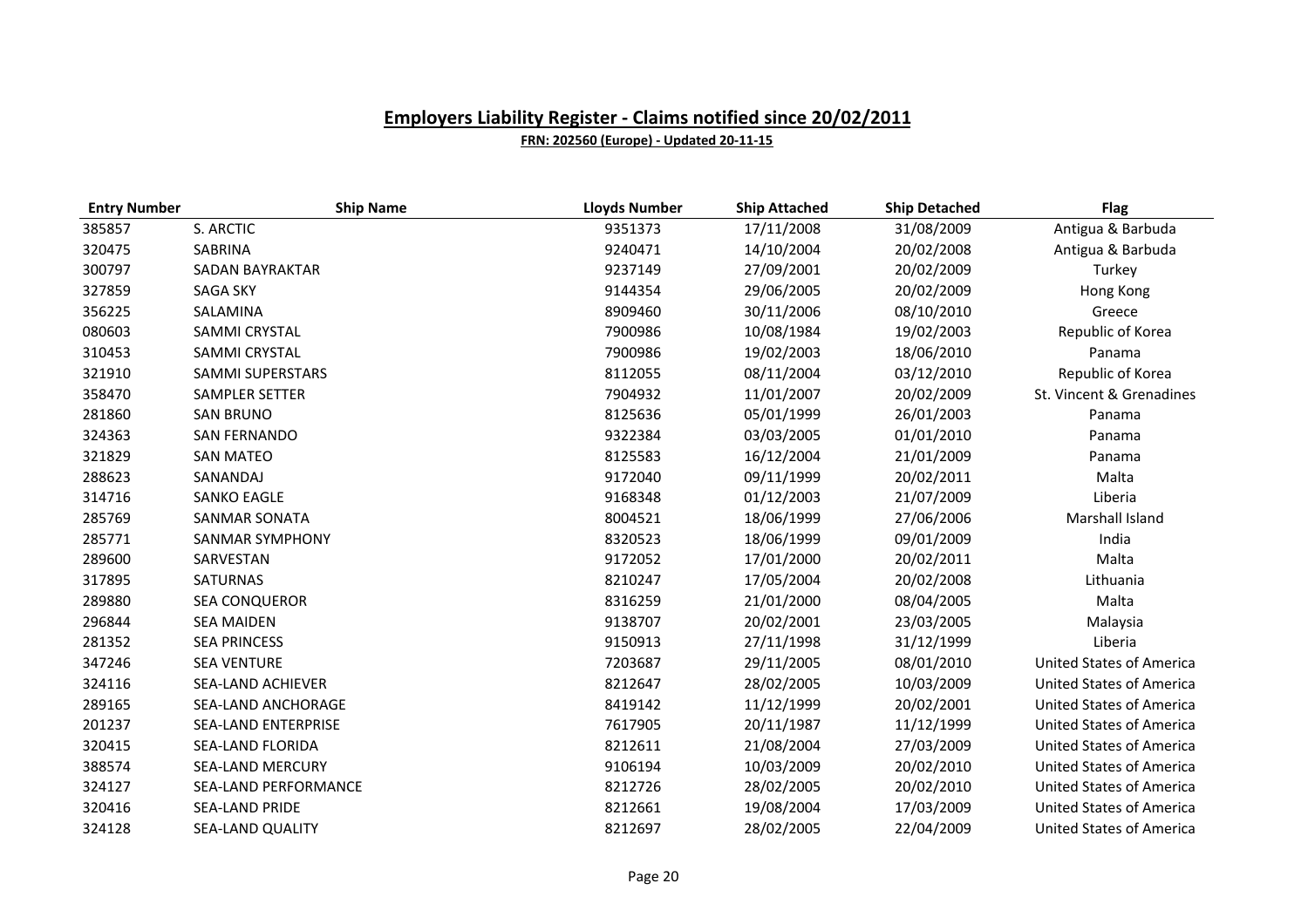| <b>Entry Number</b> | <b>Ship Name</b>          | <b>Lloyds Number</b> | <b>Ship Attached</b> | <b>Ship Detached</b> | <b>Flag</b>                     |
|---------------------|---------------------------|----------------------|----------------------|----------------------|---------------------------------|
| 303264              | <b>SEABOARD EXPRESS</b>   | 7820423              | 20/02/2002           | 14/10/2010           | Panama                          |
| 303270              | SEABOARD VOYAGER          | 8412869              | 20/02/2002           | 02/07/2010           | Panama                          |
| 329282              | <b>SEABULK ENERGY</b>     | 9144914              | 01/07/2005           | 21/01/2010           | <b>United States of America</b> |
| 329274              | SEABULK MAGNACHEM         | 7427453              | 01/07/2005           | 08/01/2008           | <b>United States of America</b> |
| 275775              | SEAEAGLE                  | 7916313              | 20/02/1998           | 01/01/2009           | Malta                           |
| 290606              | SEMNAN                    | 9171450              | 06/03/2000           | 20/02/2011           | Malta                           |
| 282882              | SENSATION                 | 8711356              | 20/02/1999           | 20/02/2009           | <b>Bahamas</b>                  |
| 241991              | <b>SERRA DEVAL</b>        | 7433426              | 15/12/1992           | 22/06/2010           | Turkey                          |
| 299402              | <b>SERYNA</b>             | 8705979              | 30/07/2001           | 19/01/2005           | Greece                          |
| 374453              | <b>SEVEN SEAS MARINER</b> | 9210139              | 31/01/2008           | 20/02/2009           | <b>Bahamas</b>                  |
| 374474              | SEVEN SEAS NAVIGATOR      | 9064126              | 31/01/2008           | 20/02/2009           | Bermuda                         |
| 310098              | SEVEN SEAS VOYAGER        | 9247144              | 27/02/2003           | 31/01/2008           | <b>Bahamas</b>                  |
| 374475              | SEVEN SEAS VOYAGER        | 9247144              | 31/01/2008           | 20/02/2009           | <b>Bahamas</b>                  |
| 350380              | <b>SHAMROCK VENUS</b>     | 9358620              | 29/05/2006           | 24/03/2010           | Singapore                       |
| 318158              | SHARIFA 3                 | 8304086              | 11/06/2004           | 10/06/2010           | Egypt                           |
| 323788              | SHIMAKAZE                 | 8217207              | 31/01/2005           | 30/11/2007           | Panama                          |
| 284829              | SHIMANAMI                 | 9196345              | 15/07/1999           | 01/05/2009           | Panama                          |
| 315121              | SHINOUSSA                 | 8618920              | 28/11/2003           | 18/09/2008           | Greece                          |
| 287111              | SHOSHUN                   | 9208605              | 14/10/1999           | 19/04/2010           | Panama                          |
| 245941              | SIBEL DEVAL               | 7353614              | 06/07/1993           | 14/02/2011           | Turkey                          |
| 348612              | <b>SICHEM PACE</b>        | 9340415              | 26/01/2006           | 08/12/2008           | Panama                          |
| 389851              | <b>SILVER WIND</b>        | 8517059              | 20/02/2009           | 10/04/2009           | Liberia                         |
| 392657              | <b>SILVER WIND</b>        | 8517059              | 10/04/2009           | 24/06/2009           | Liberia                         |
| 379573              | <b>SIMA</b>               | 9357353              | 28/05/2008           | 20/02/2011           | Malta                           |
| 356845              | SIMON SCHULTE             | 9132868              | 04/12/2006           | 20/02/2010           | Liberia                         |
| 313980              | <b>SIRIUS LEADER</b>      | 9213806              | 11/09/2003           | 23/07/2010           | Panama                          |
| 392528              | <b>SKOLTEN</b>            | 9426908              | 04/05/2009           | 03/05/2010           | Panama                          |
| 374123              | <b>SNAV CAMPANIA</b>      | 7360710              | 01/01/2008           | 10/11/2010           | Italy                           |
| 353000              | <b>SNAV SARDEGNA</b>      | 8712518              | 04/01/2006           | 27/02/2008           | Italy                           |
| 374122              | <b>SNAV SICILIA</b>       | 7333822              | 01/01/2008           | 08/11/2010           | Italy                           |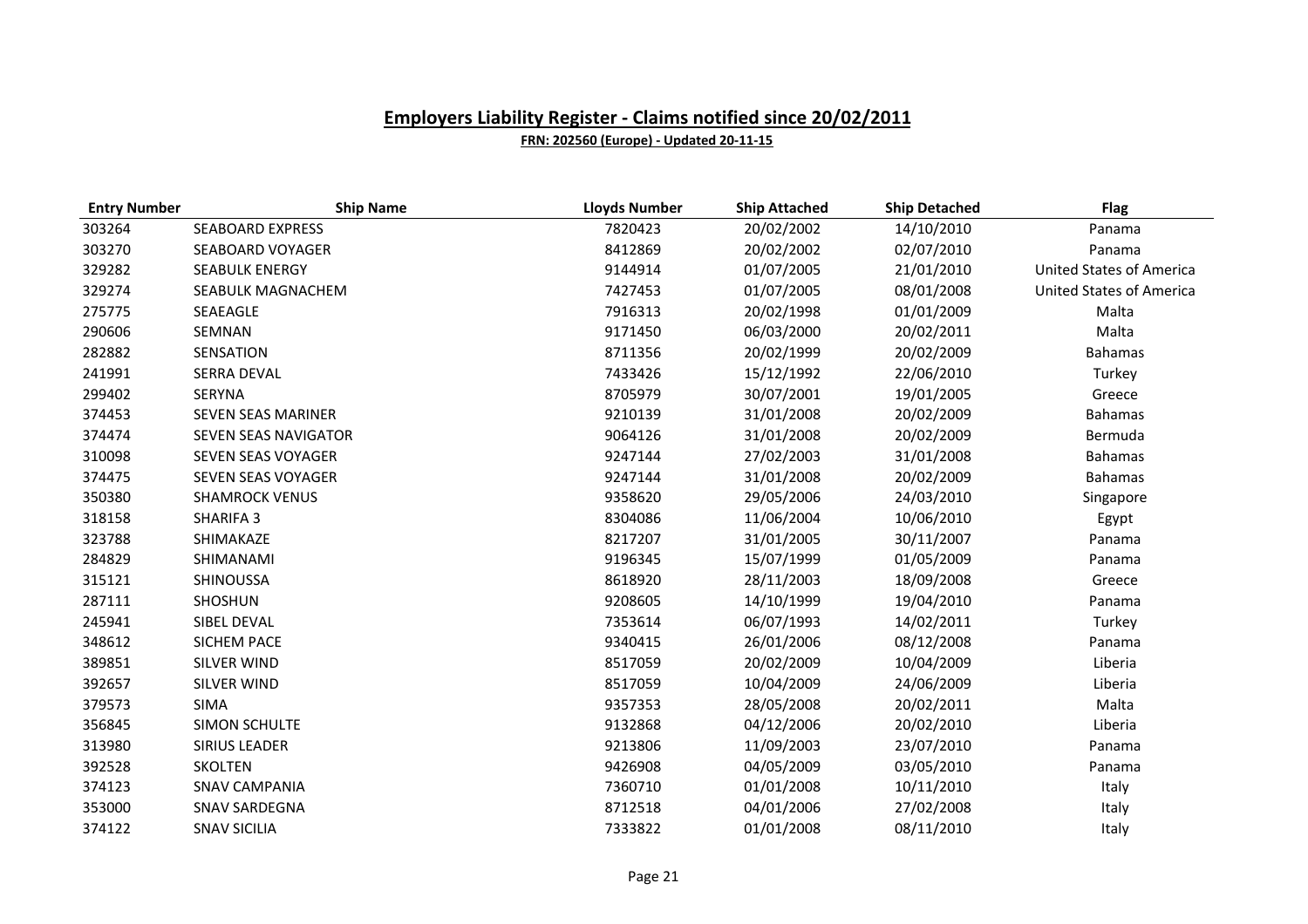| <b>Entry Number</b> | <b>Ship Name</b>        | <b>Lloyds Number</b> | <b>Ship Attached</b> | <b>Ship Detached</b> | <b>Flag</b>                     |
|---------------------|-------------------------|----------------------|----------------------|----------------------|---------------------------------|
| 310243              | SOCOL <sub>2</sub>      | 9004475              | 20/02/2003           | 11/03/2010           | Malta                           |
| 316912              | SOFRANA KERMADEC        | 9004499              | 19/02/2004           | 05/10/2009           | Malta                           |
| 287420              | SOLITAIRE               | 7129049              | 20/08/1999           | 20/02/2008           | Panama                          |
| 315941              | <b>SOUTHERN UNITY</b>   | 9261657              | 08/03/2004           | 16/12/2008           | United Kingdom                  |
| 326294              | <b>SPITHA</b>           | 9290153              | 27/04/2005           | 20/02/2008           | Cyprus                          |
| 359252              | <b>SPLITTNES</b>        | 9101730              | 01/01/2007           | 20/02/2011           | Antigua & Barbuda               |
| 355325              | ST. STEPHAN             | 8227795              | 20/09/2006           | 05/06/2010           | Liberia                         |
| 360660              | ST. VASILIOS            | 7916337              | 21/03/2007           | 15/03/2010           | Liberia                         |
| 264777              | <b>STAR POLARIS</b>     | 9125566              | 18/10/1996           | 07/09/2004           | Greece                          |
| 319921              | <b>STAR POLARIS</b>     | 9125566              | 07/09/2004           | 23/11/2010           | Greece                          |
| 319920              | <b>STAR POLLUX</b>      | 9125542              | 07/09/2004           | 05/11/2010           | Greece                          |
| 301838              | <b>STAR PRINCESS</b>    | 9192363              | 26/01/2002           | 20/02/2006           | Bermuda                         |
| 349055              | <b>STAR PRINCESS</b>    | 9192363              | 20/02/2006           | 20/02/2009           | Bermuda                         |
| 359253              | <b>STEINES</b>          | 7531369              | 01/01/2007           | 23/02/2010           | Antigua & Barbuda               |
| 323108              | <b>STELLAR CUPID</b>    | 9145671              | 30/12/2004           | 22/09/2005           | Panama                          |
| 360314              | STEWART J.CORT          | 7105495              | 20/02/2007           | 20/02/2010           | <b>United States of America</b> |
| 220997              | <b>STOLT SURF</b>       | 8919233              | 23/03/1990           | 20/02/1996           | Liberia                         |
| 359254              | <b>STONES</b>           | 9226396              | 01/01/2007           | 20/02/2011           | Antigua & Barbuda               |
| 311646              | <b>STRAITS VENTURE</b>  | 7718852              | 04/05/2003           | 06/05/2010           | Malaysia                        |
| 395247              | <b>SUMMIT ASIA</b>      | 9550694              | 15/08/2009           | 10/01/2011           | Cyprus                          |
| 392533              | <b>SUMMIT AUSTRALIA</b> | 9550682              | 06/06/2009           | 30/12/2010           | Cyprus                          |
| 350458              | <b>SUN LAVENDER</b>     | 9166948              | 21/04/2006           | 20/02/2010           | Republic of Korea               |
| 384926              | SUNRAY                  | 9408281              | 24/11/2008           | 01/11/2010           | Marshall Island                 |
| 287202              | SUSANGIRD               | 9172038              | 21/09/1999           | 20/02/2011           | Malta                           |
| 297321              | <b>TAJIMA</b>           | 9133848              | 01/04/2001           | 17/02/2011           | Panama                          |
| 294668              | <b>TAKACHIHO</b>        | 8718392              | 01/10/2000           | 15/03/2004           | Panama                          |
| 308175              | <b>TAKACHIHO II</b>     | 9183348              | 06/11/2002           | 09/02/2010           | Panama                          |
| 318012              | <b>TAKAMINE</b>         | 9295593              | 30/06/2004           | 07/01/2010           | Panama                          |
| 312491              | TAKASUZU                | 9177686              | 02/06/2003           | 17/05/2010           | Panama                          |
| 264945              | <b>TAKAYAMA</b>         | 9052343              | 12/07/1996           | 16/02/2001           | Japan                           |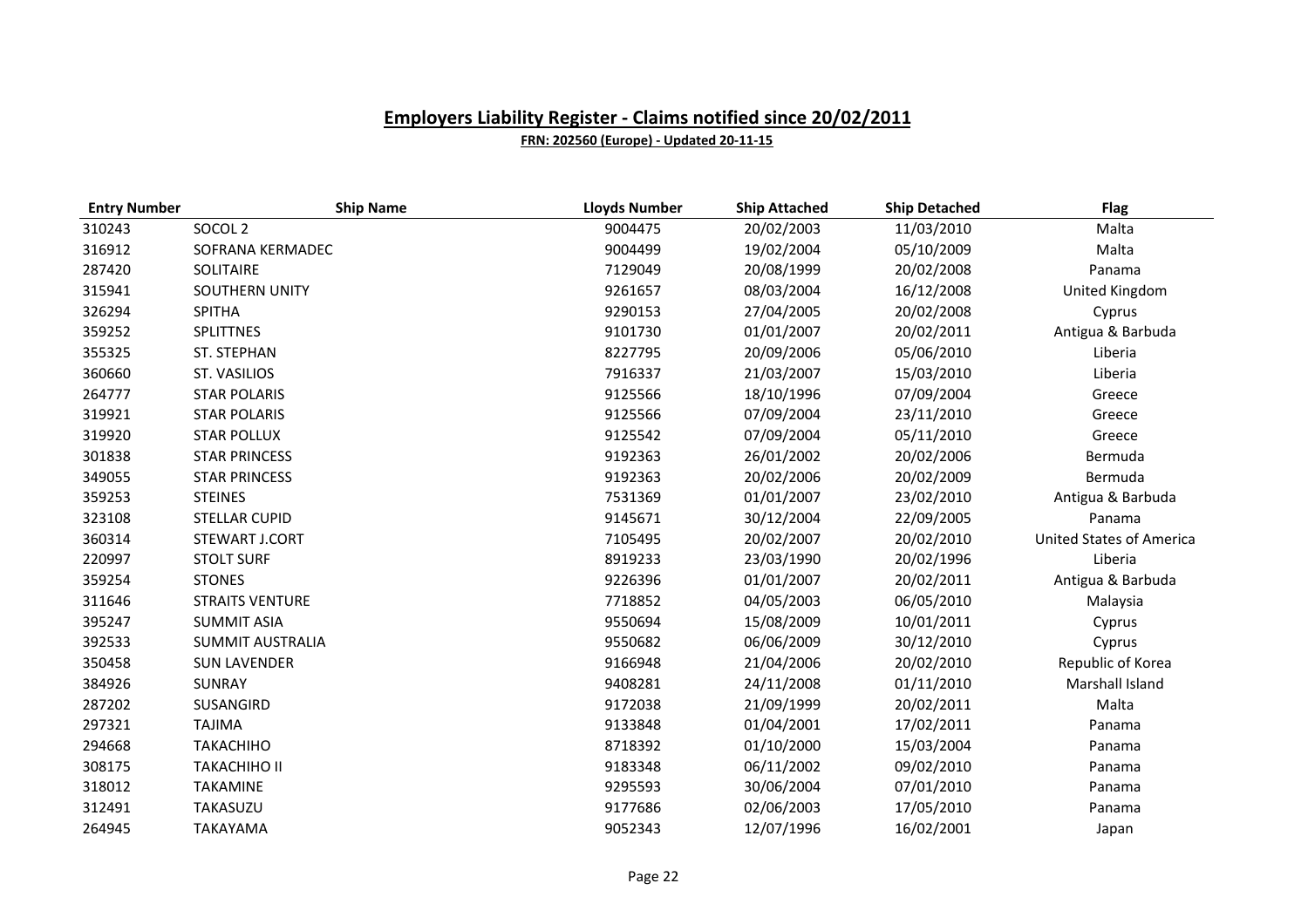| <b>Entry Number</b> | <b>Ship Name</b>         | <b>Lloyds Number</b> | <b>Ship Attached</b> | <b>Ship Detached</b> | <b>Flag</b>                     |
|---------------------|--------------------------|----------------------|----------------------|----------------------|---------------------------------|
| 359399              | <b>TARPON SANTIAGO</b>   | 7705441              | 20/02/2007           | 20/02/2010           | Cyprus                          |
| 315000              | TASMAN INDEPENDENCE      | 8714920              | 08/12/2003           | 26/04/2010           | Marshall Island                 |
| 310509              | <b>TENA</b>              | 9217319              | 18/03/2003           | 20/02/2007           | Turkey                          |
| 220518              | <b>TENAGA DUA</b>        | 7428469              | 20/02/1990           | 20/02/2004           | Malaysia                        |
| 248175              | THIA MATINA              | 9071703              | 15/10/1993           | 08/07/2010           | Cyprus                          |
| 295975              | <b>TIGER V</b>           | 7426227              | 23/11/2000           | 30/05/2003           | Panama                          |
| 319045              | <b>TIMELESS</b>          | 9000522              | 30/09/2004           | 18/09/2008           | Liberia                         |
| 320547              | <b>TOBA</b>              | 9304655              | 29/10/2004           | 19/03/2010           | Panama                          |
| 305214              | <b>TOKYO MARU</b>        | 8506684              | 27/06/2002           | 09/06/2004           | Japan                           |
| 350110              | <b>UNDINE</b>            | 9006112              | 01/06/2005           | 21/12/2010           | Luxembourg                      |
| 359210              | <b>UNICORN</b>           | 9231767              | 20/02/2007           | 14/11/2007           | Malta                           |
| 322882              | <b>USNS BOWDITCH</b>     | 9075216              | 22/12/2004           | 16/12/2009           | <b>United States of America</b> |
| 320581              | <b>USNS BRUCE HEEZEN</b> | 9117272              | 17/10/2004           | 11/10/2009           | United States of America        |
| 322883              | USNS JOHN MCDONNELL      | 8971138              | 22/12/2004           | 18/12/2009           | <b>United States of America</b> |
| 321860              | <b>USNS MARY SEARS</b>   | 9207077              | 14/11/2004           | 05/11/2009           | <b>United States of America</b> |
| 323119              | <b>USNS PATHFINDER</b>   | 9075199              | 12/01/2005           | 27/10/2009           | <b>United States of America</b> |
| 350922              | VAAGEN                   | 9043081              | 21/07/2006           | 24/06/2010           | Norway                          |
| 349973              | VALENTINE                | 9166625              | 31/03/2006           | 23/12/2010           | Belgium                         |
| 305211              | <b>VALIANT</b>           | 9238313              | 30/05/2002           | 30/06/2008           | <b>Bahamas</b>                  |
| 293505              | <b>VEGA LEADER</b>       | 9213818              | 25/09/2000           | 24/09/2010           | Panama                          |
| 301096              | VERBENA                  | 7519402              | 01/12/2001           | 21/04/2008           | Liberia                         |
| 349976              | <b>VICTORINE</b>         | 9184029              | 22/12/2005           | 20/12/2007           | <b>Bahamas</b>                  |
| 289028              | <b>VILLE DE MARS</b>     | 8905957              | 27/09/1999           | 12/10/2009           | Panama                          |
| 071554              | <b>WARBAH</b>            | 8006402              | 06/10/1982           | 14/05/2008           | Kuwait                          |
| 405119              | <b>WARNOW WHALE</b>      | <b>UNKNOWN</b>       | 11/05/2010           | 26/11/2010           | Antigua & Barbuda               |
| 071979              | <b>WESTWARD VENTURE</b>  | 7614915              | 18/10/1982           | 20/02/2005           | <b>United States of America</b> |
| 280121              | <b>WILD LOTUS</b>        | 9181168              | 09/10/1998           | 16/01/2009           | Panama                          |
| 387404              | <b>WILDEBEEST</b>        | 9316610              | 12/01/2009           | 20/03/2009           | United Kingdom                  |
| 368718              | <b>WORLD DISCOVERER</b>  | 8806747              | 17/09/2007           | 27/05/2008           | <b>Bahamas</b>                  |
| 294963              | YASA AYSEN               | 9216808              | 29/10/2000           | 11/07/2006           | Turkey                          |